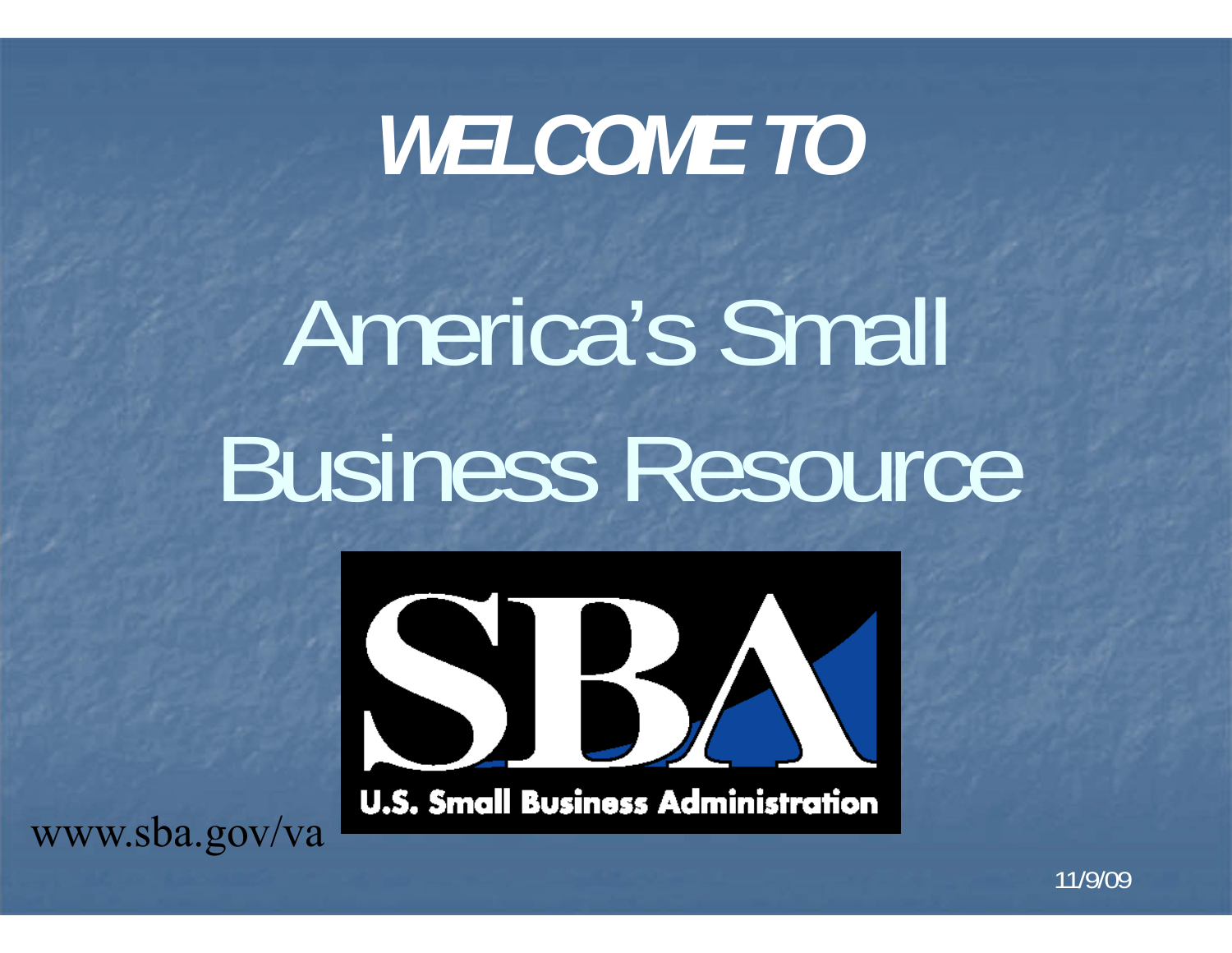### **U.S. Small Business AdministrationMajor Programs**

**Technical Assistance Procurement AssistanceFinancial Assistance**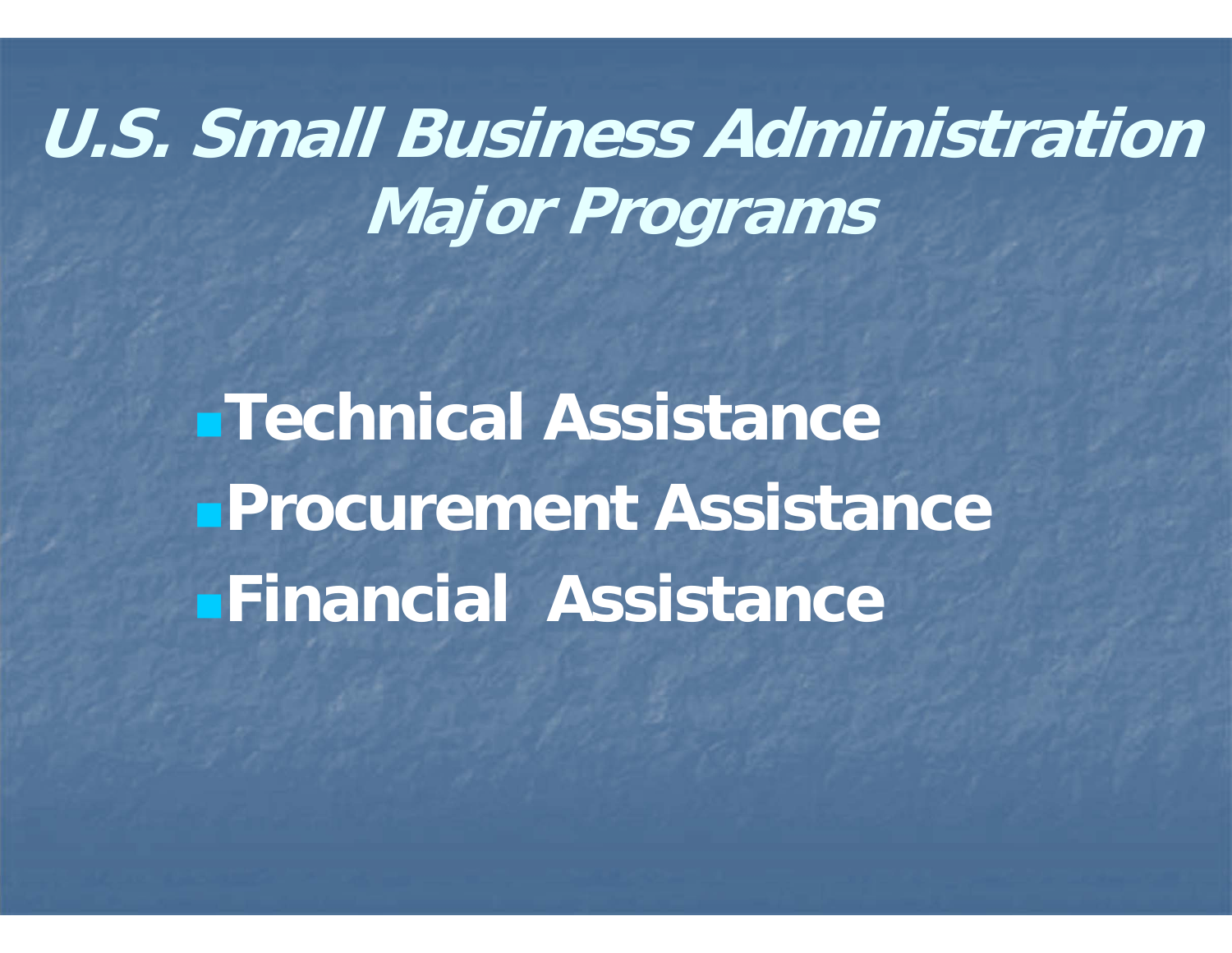### **TECHNICAL ASSISTANCE**For more information go to www.sba.gov/va



**Service Corp of Retired Executives11 chapters in Virginia www.score.org**

**VIRGINIA** Small where **Business business** Development comes to talk **Centers** business.

**An SBA Women's Business** Center U.S Small Business Administration

**VA Small Business Development Centers 29 centers in the Virginia www.virginiasbdc.org**

**Women's Business Centers Richmond and Springfield, VA www.nvnv.org www.wbcnova.org**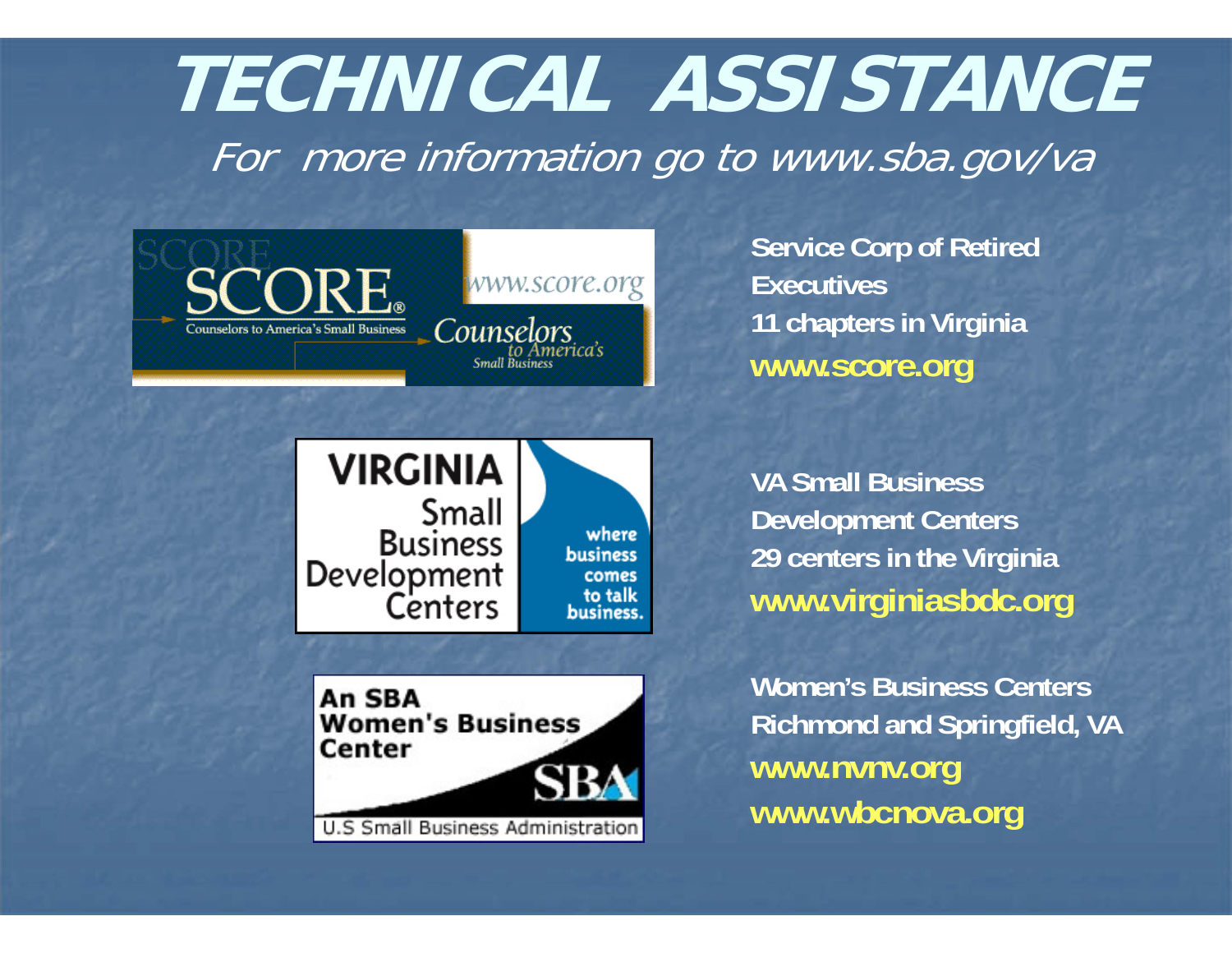## **TECHNICAL ASSISTANCE** SCORE SBDC WBC

**One-on-one Counseling Seminars Information Resource Training Programs** 

### **One-stop assistance**

**Marketing Accounting Organizational Business Planning Cash Flow Management Government Procurement Business Licensing and Requlations**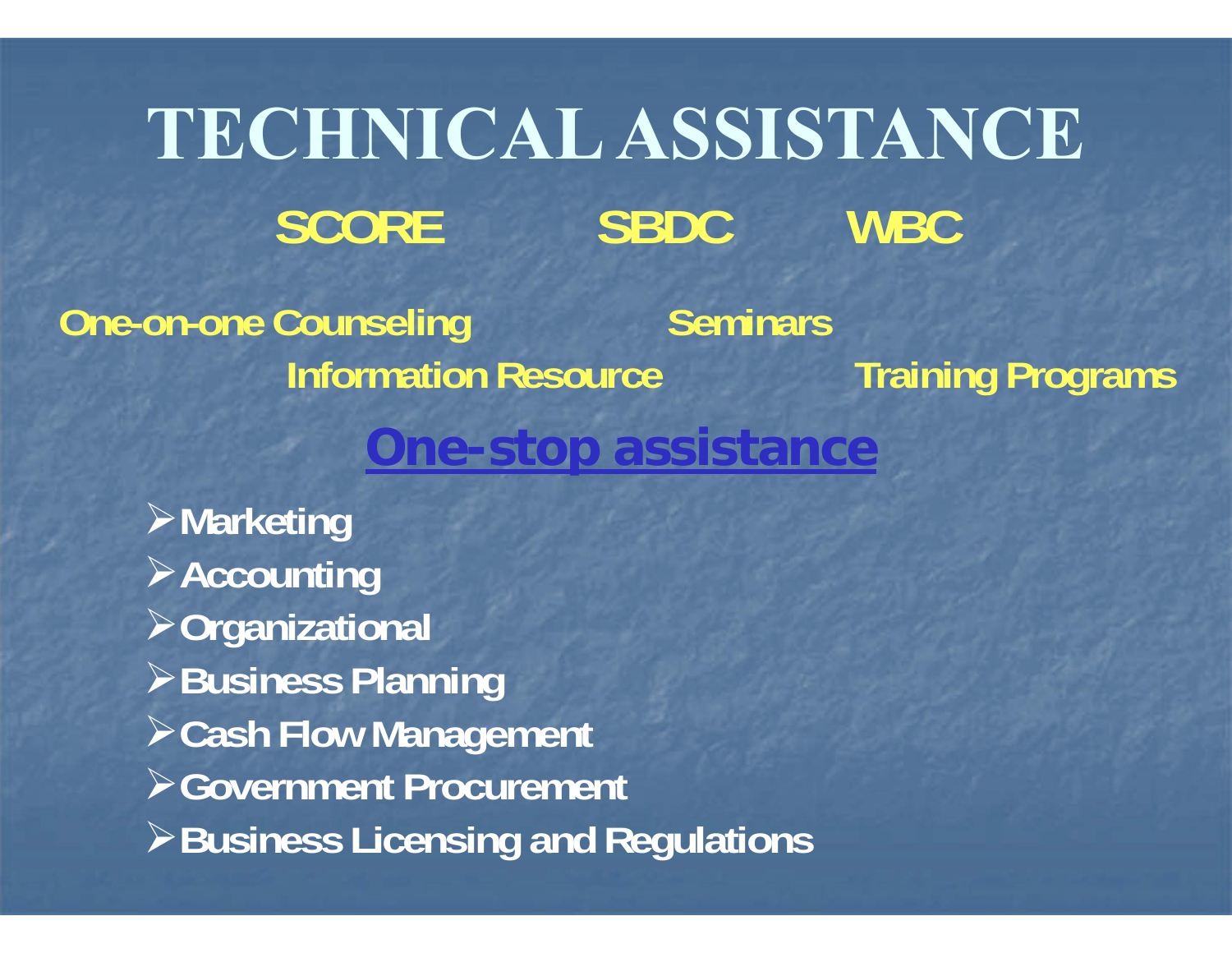### **PROCUREMENT ASSISTANCE**

**Minority Business Development & Government Contracting Programs**

**8(a) Business Development Program**

**Small Disadvantaged Business (SDB) Program**

**HUBZone Empowerment Contracting Program**

**Surety Bond Guarantee Program**

 **Service-Disabled Veteran-Owned Small Business (SDVOSB) Program**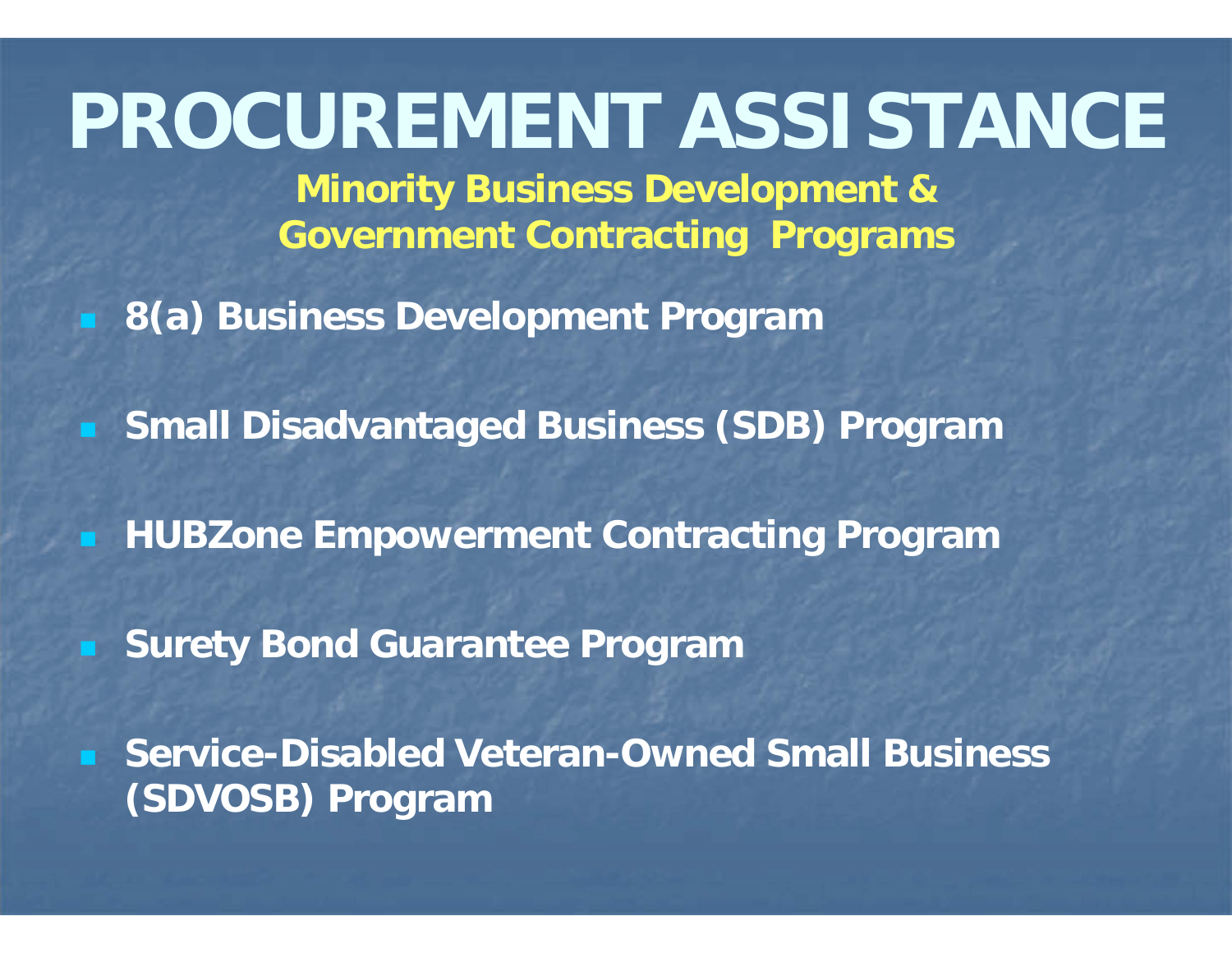■ SBA **does NOT** provide grants www.grants.gov www.cfda.gov **SBA does NOT make DIRECT loans except under its Disaster lending programs SBA DOES PROVIDE: Loan Guaranty on loans made directly by banks with the SBA's backing. Financial AssistanceSBA's Role in providing Financial assistance**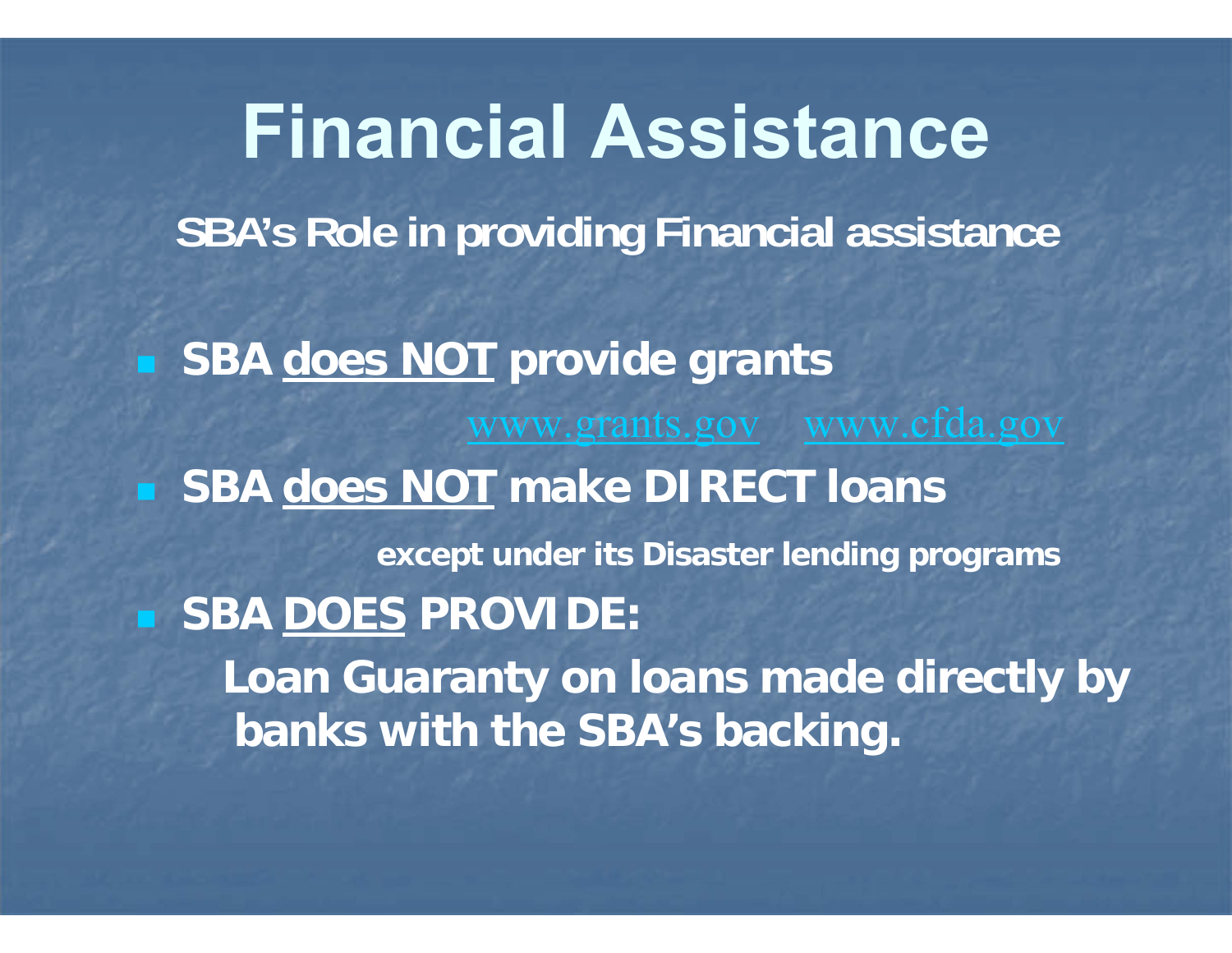### **Financial Assistance**

# **7(a) Loan Program**

# **504 Loan Program**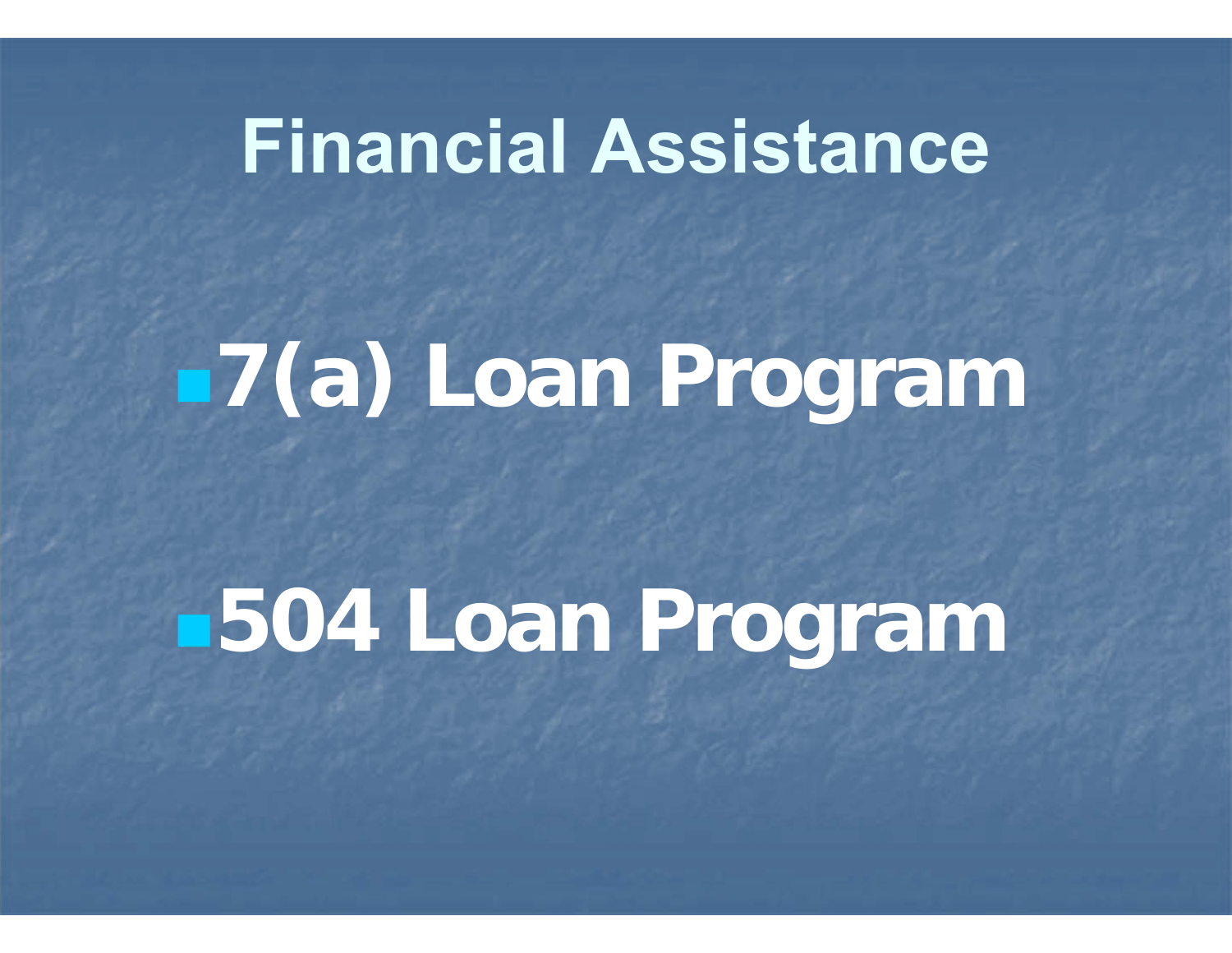Loans may be used for any reasonable business purpose including: Equipment Debt refinancing Inventory Business purchase Real estate Working Capital Franchise www.franchiseregistry.com **Financial Assistance 7(a) Loan Guaranty Program**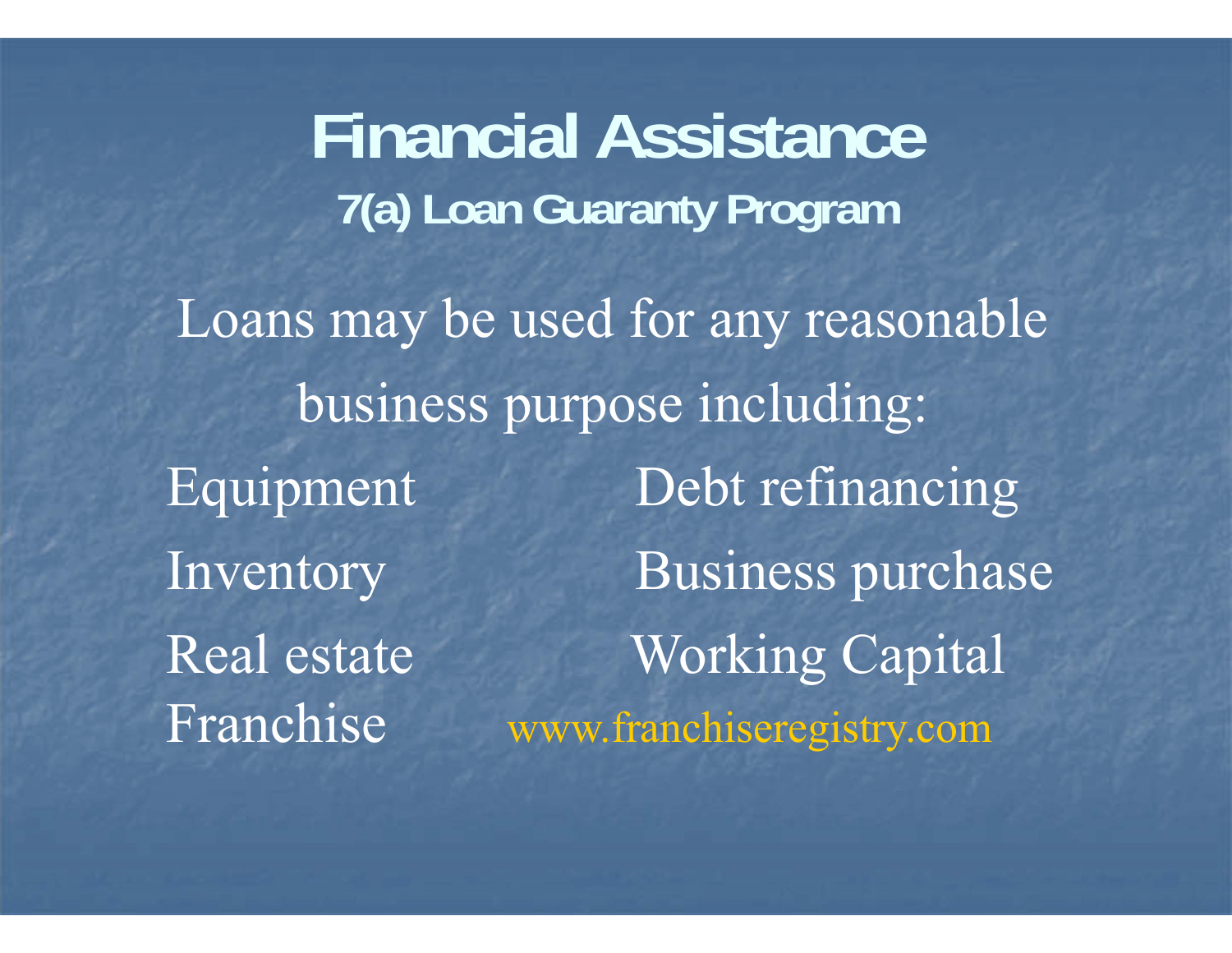**Maximum Loan Maturities Working Capital 5-7 years > Real Estate up to 25 years > Machinery useful life of asset Just about everything else is 10 years Financial Assistance 7(a) Loan Guaranty Program**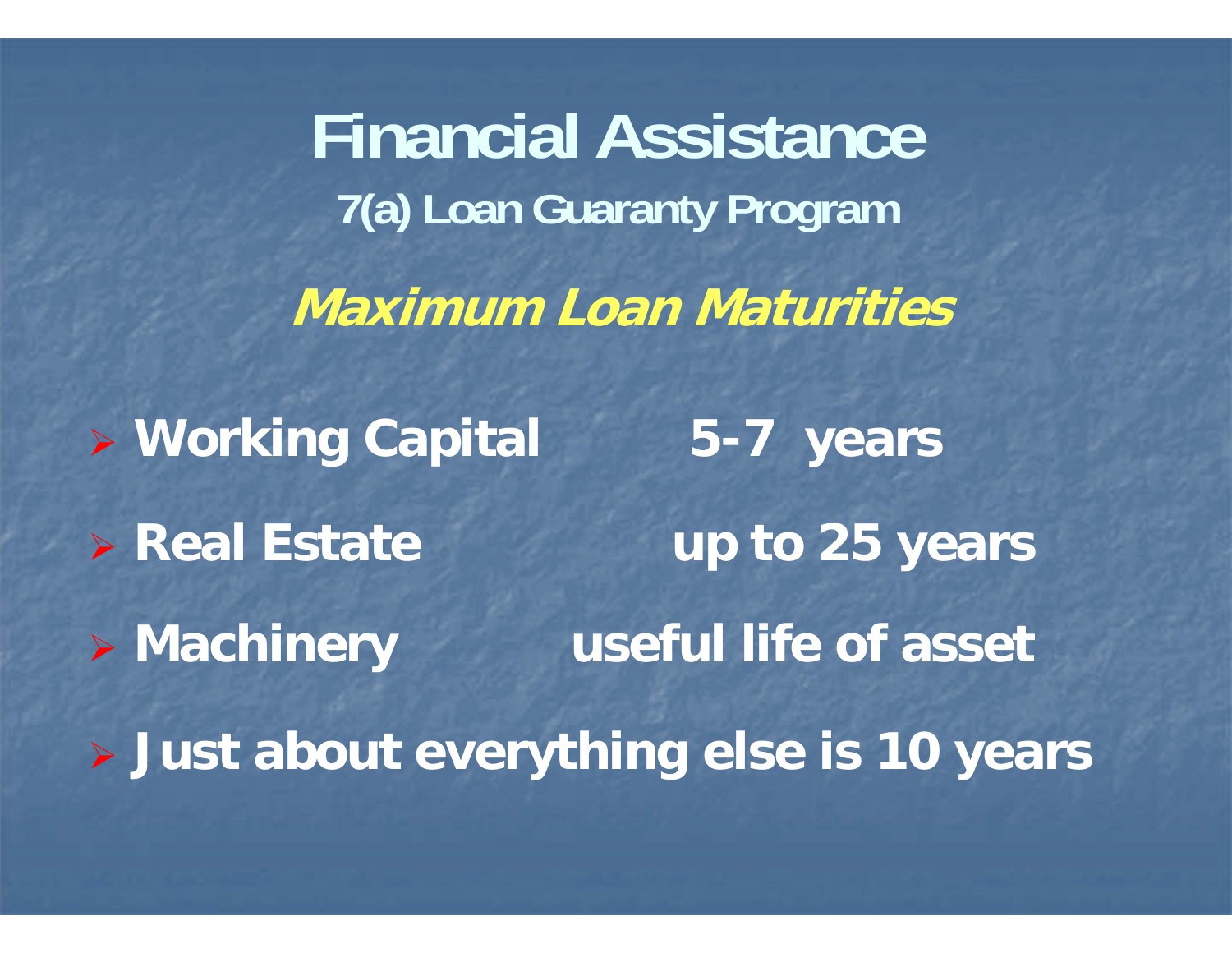**SBA Interest Rate Policy Terms of less than 7 years Prime +2 1/4% Terms of 7 years or more Prime +2 3/4% SBAExpress Loans & Loans less than \$50,000 may have higher interest rates Financial Assistance 7(a) Loan Guaranty Program**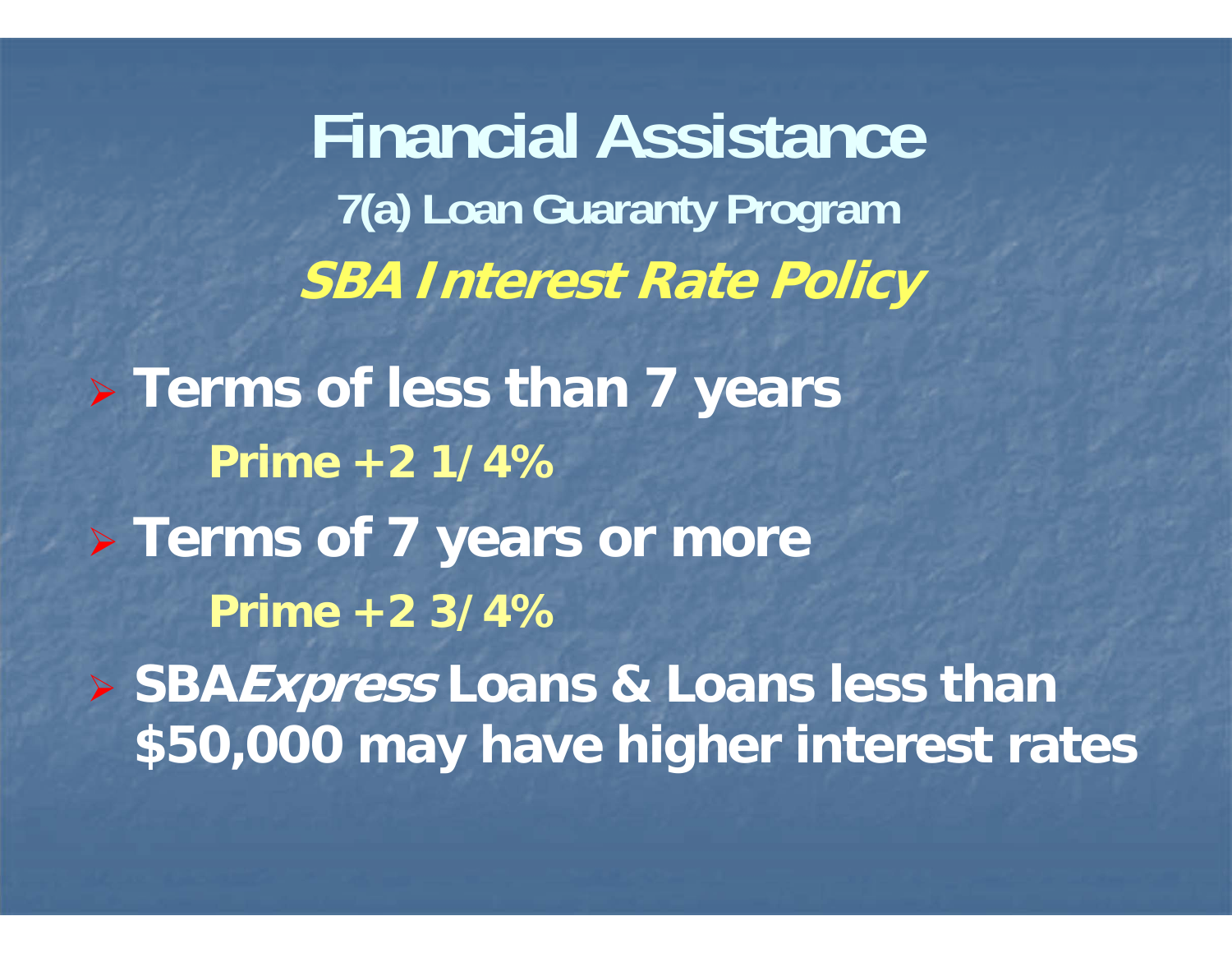**SBA General Eligibility Criteria Must be for profit Not engaged in lending, real-estate development, investments or speculation Must be small www.sba.gov/size Must have a sound business purpose Good Credit Good Character Equity Investment Financial Assistance 7(a) Loan Guaranty Program**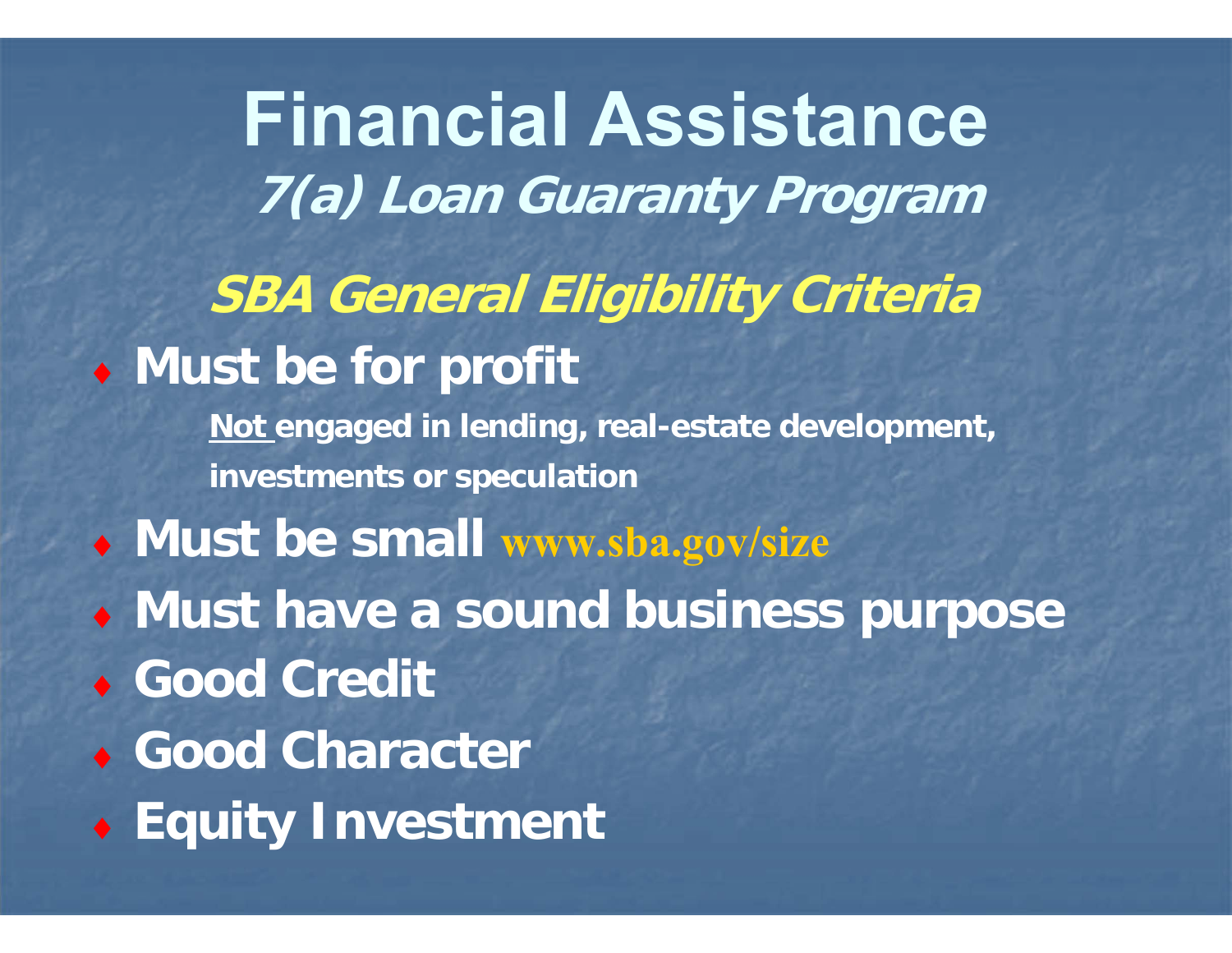**Financial Assistance 7(a) Loan Guaranty Program** Maximum \$2,000,000 loan limit **-SBA***Express:* **Up to \$350,000 -Patriot Express: Up to \$500,000** *-***SBA CommunityExpress - Up to \$250,000**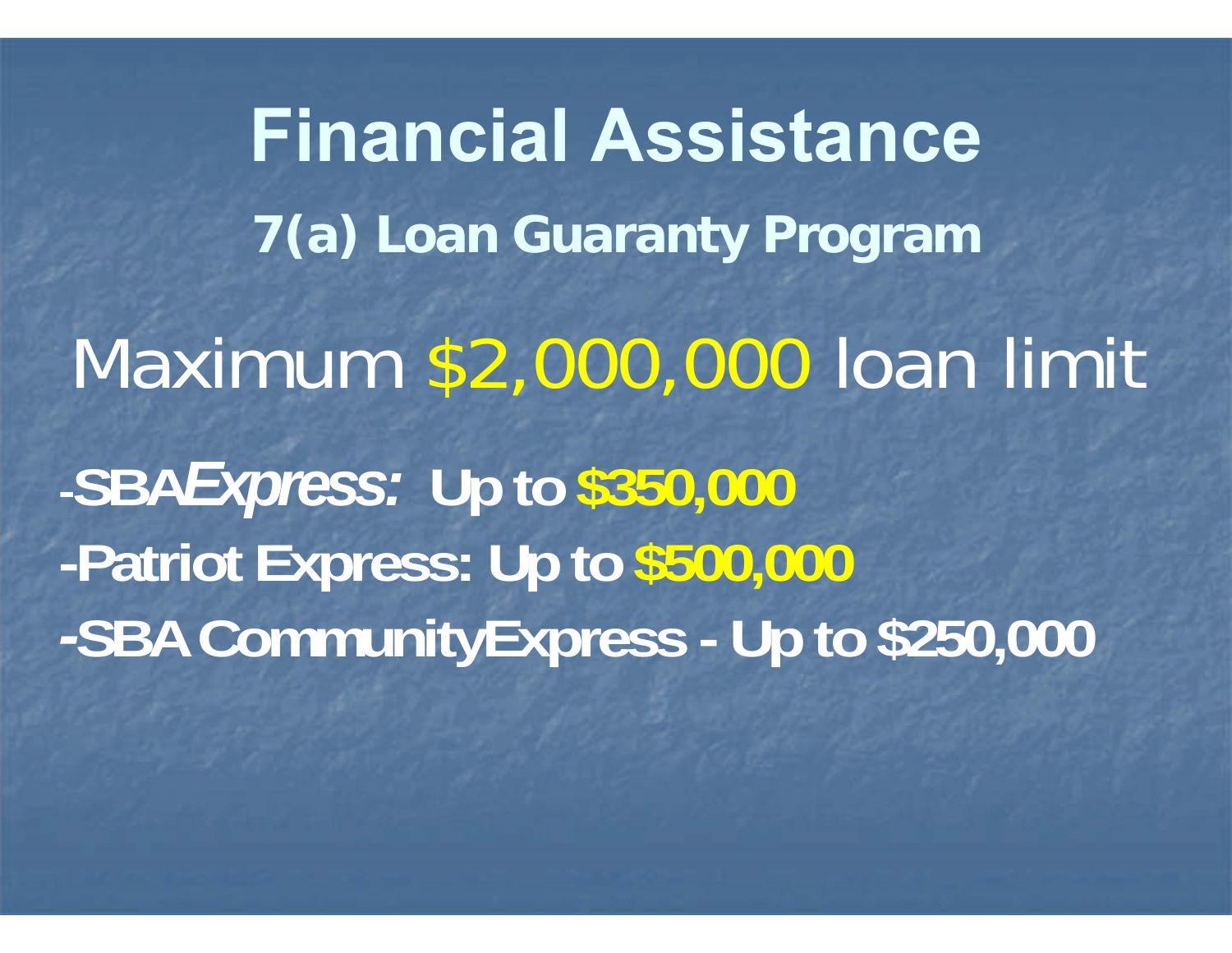**SBAExpress Financial Assistance 7(a) Loan Guaranty Program**

 **Uses lender's forms — not SBA's Loans or revolving lines of credit to \$350,000 (Export Express up to \$250,000) SBA guaranty of 50% to the bank 36-hour response from the SBA**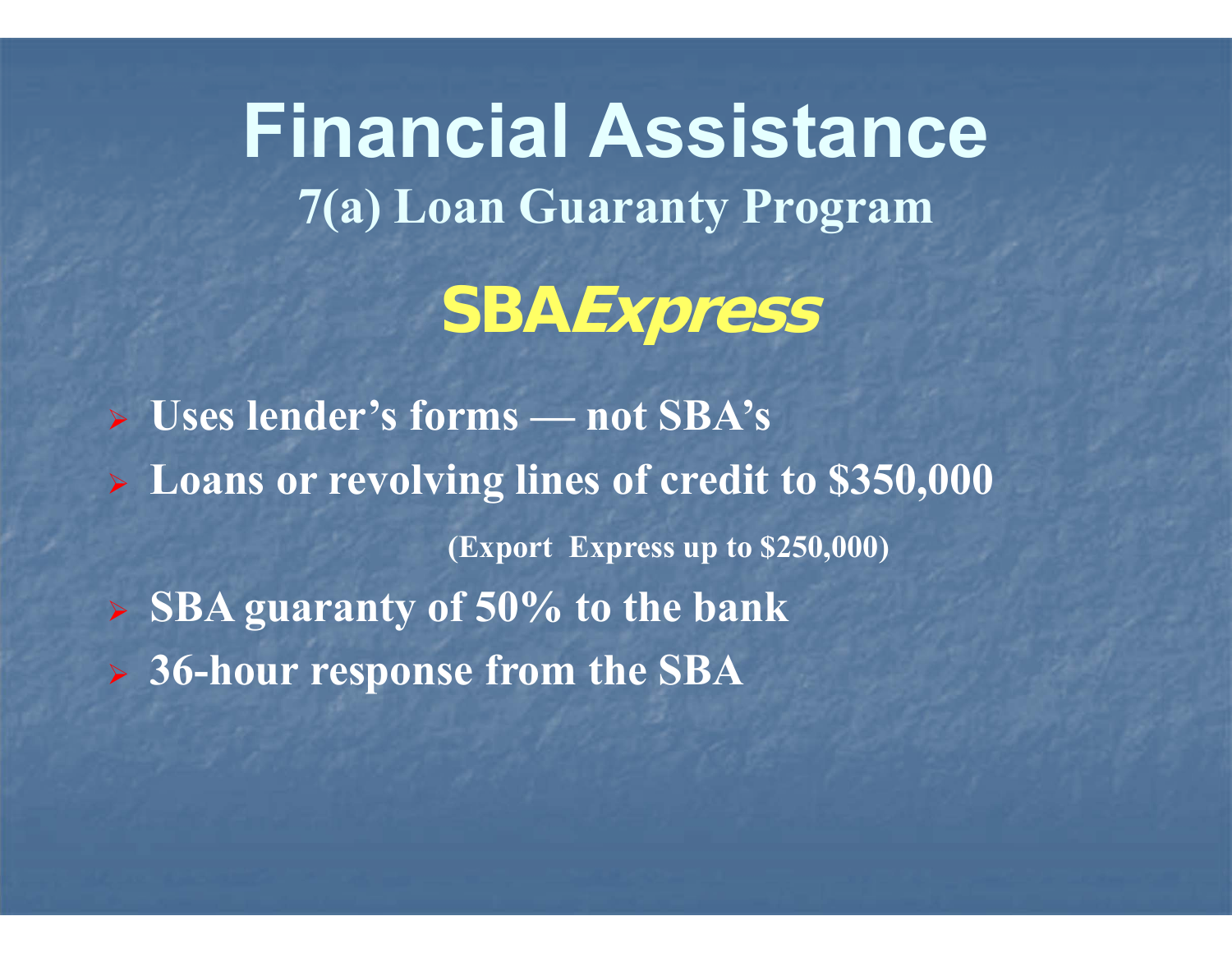# PATRIOT EXPRESS

■ Similar to SBA*Express* but only open to the military community and their spouses **Loan Limit increased to \$500,000 Guaranty increased to 7(a) levels Interest rates lowered to 7(a)** levels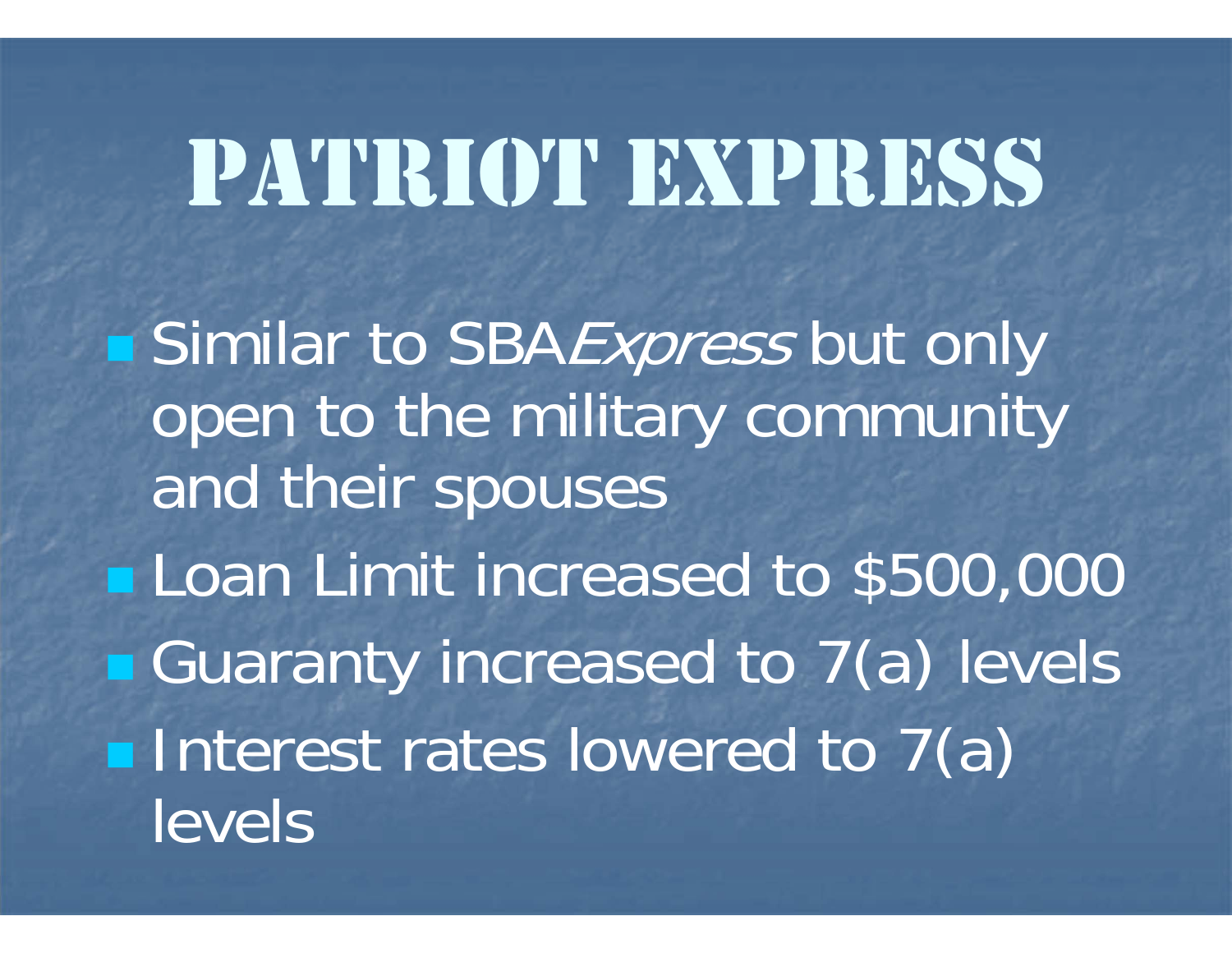### **Patriot Express Eligibility**

**veterans • Active Service members eligible for TAP Reservists and National Guard Members Example 20 Current Spouses of the above Nidowed Spouses of the any of the above** who died during service or from serviceconnected disabilities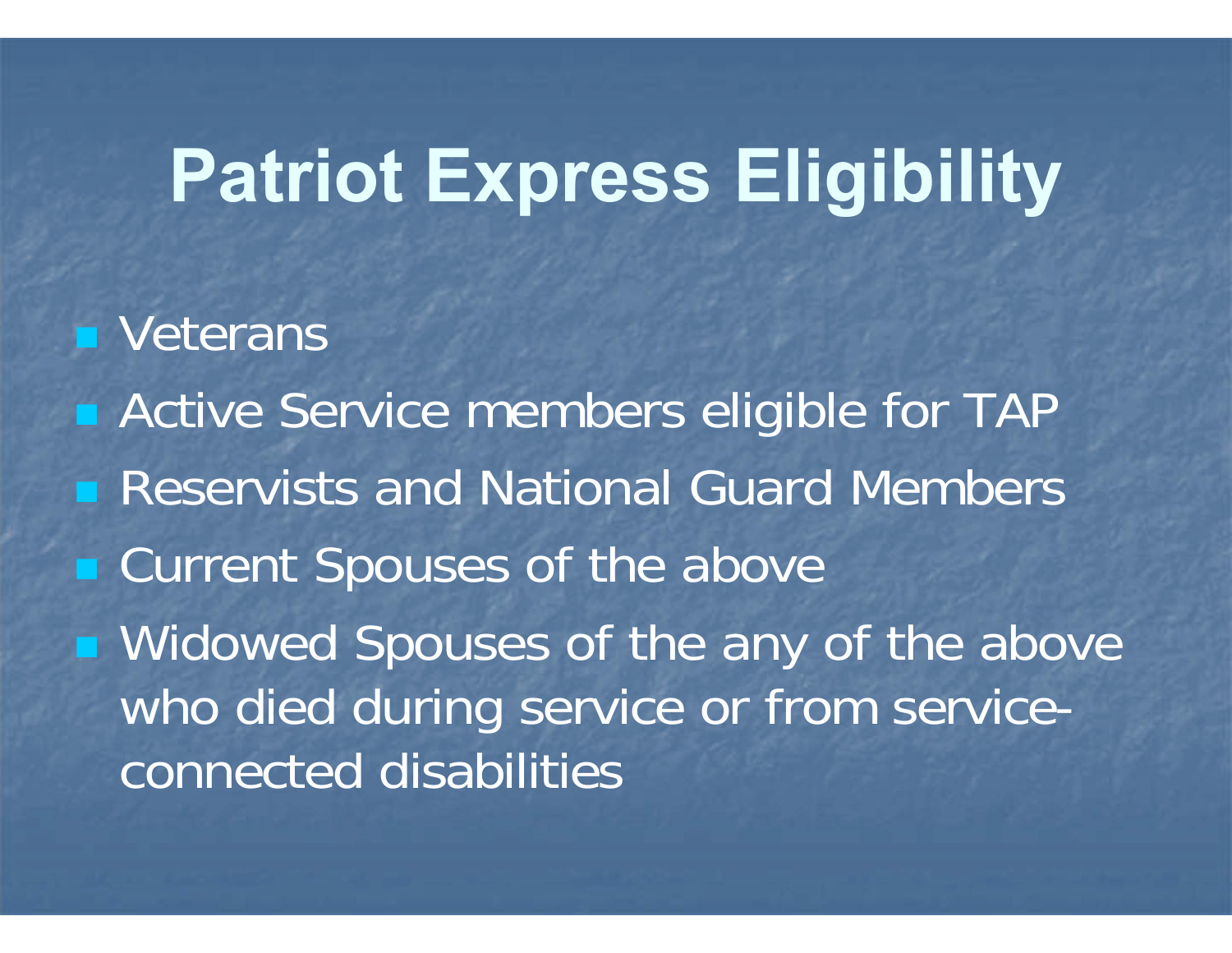**Community Express Loan Program Loan up to \$250,000 ( lenders may set lower limits) Financial Assistance 7(a) Loan Guaranty Program**

**All other 7(a) criteria applies**

 **Technical Assistance (T/A) Available Find updated list of T/A providers at** www.sba.gov/va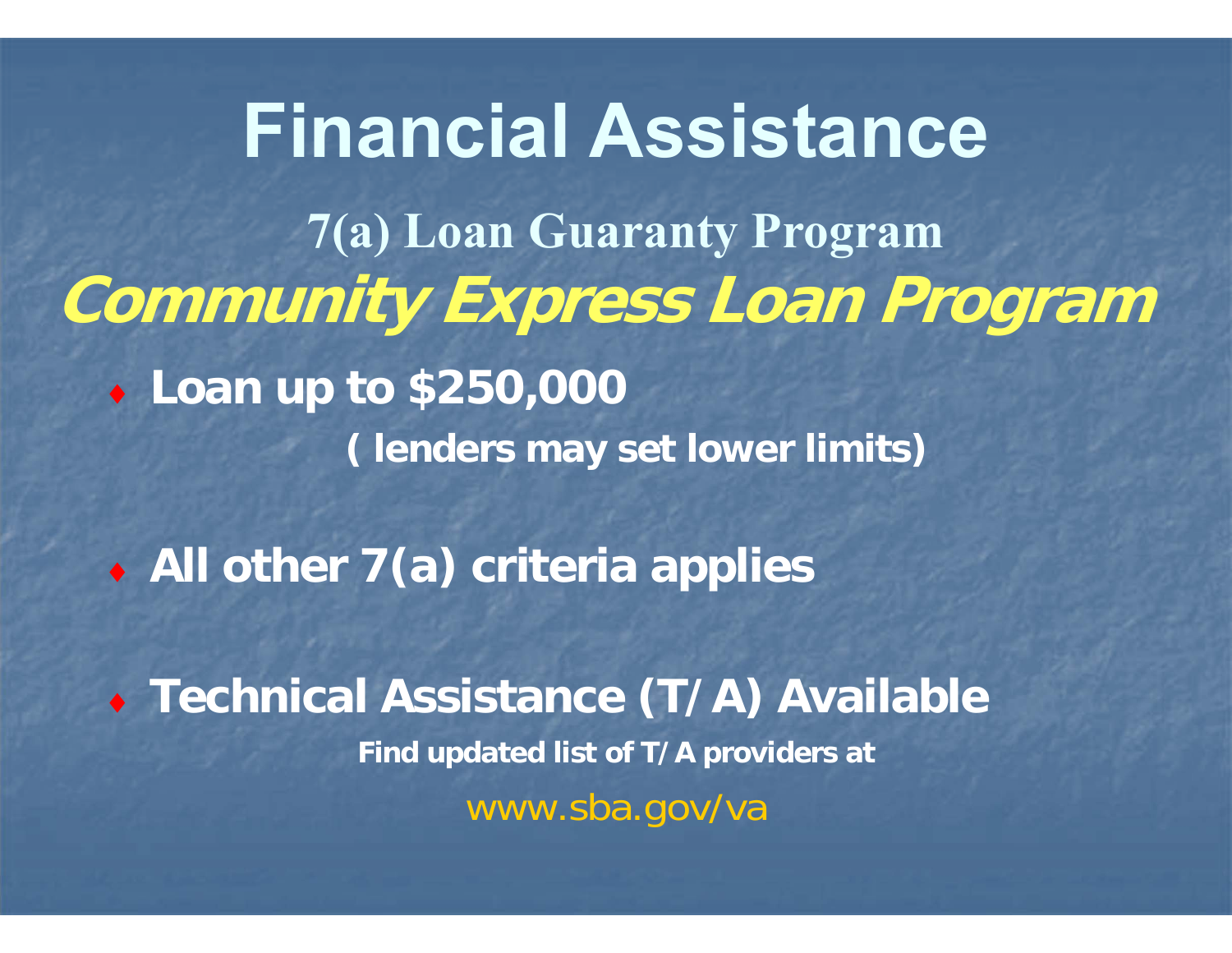**Financial Assistance 504 Loan Program**

\$1,500,000 Maximum SBA/504 Debenture Financing\*\*\*

◆ \$2,000,000 for Public Policy Loans ◆ \$4,000,000 for Small Manufacture This is currently proposed to be increased to \$5 million

\*\*\*Excluding the bank financing and equity injection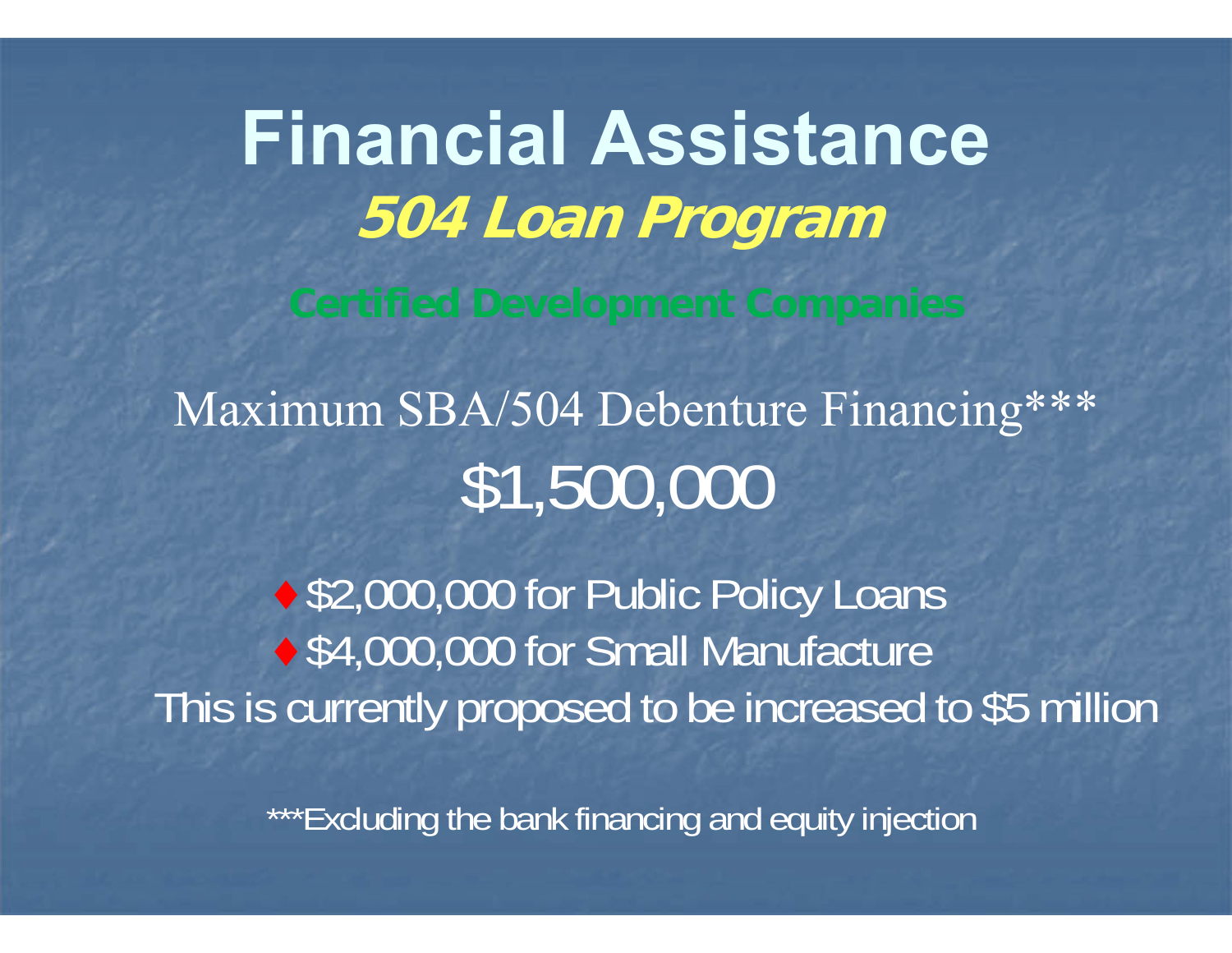**Financial Assistance504 Loan Program**

Typical 504 Structure

Bank financing required for 50% of cost CDC/SBA may finance 30-40% of project Business normally invests 10-20% of the cost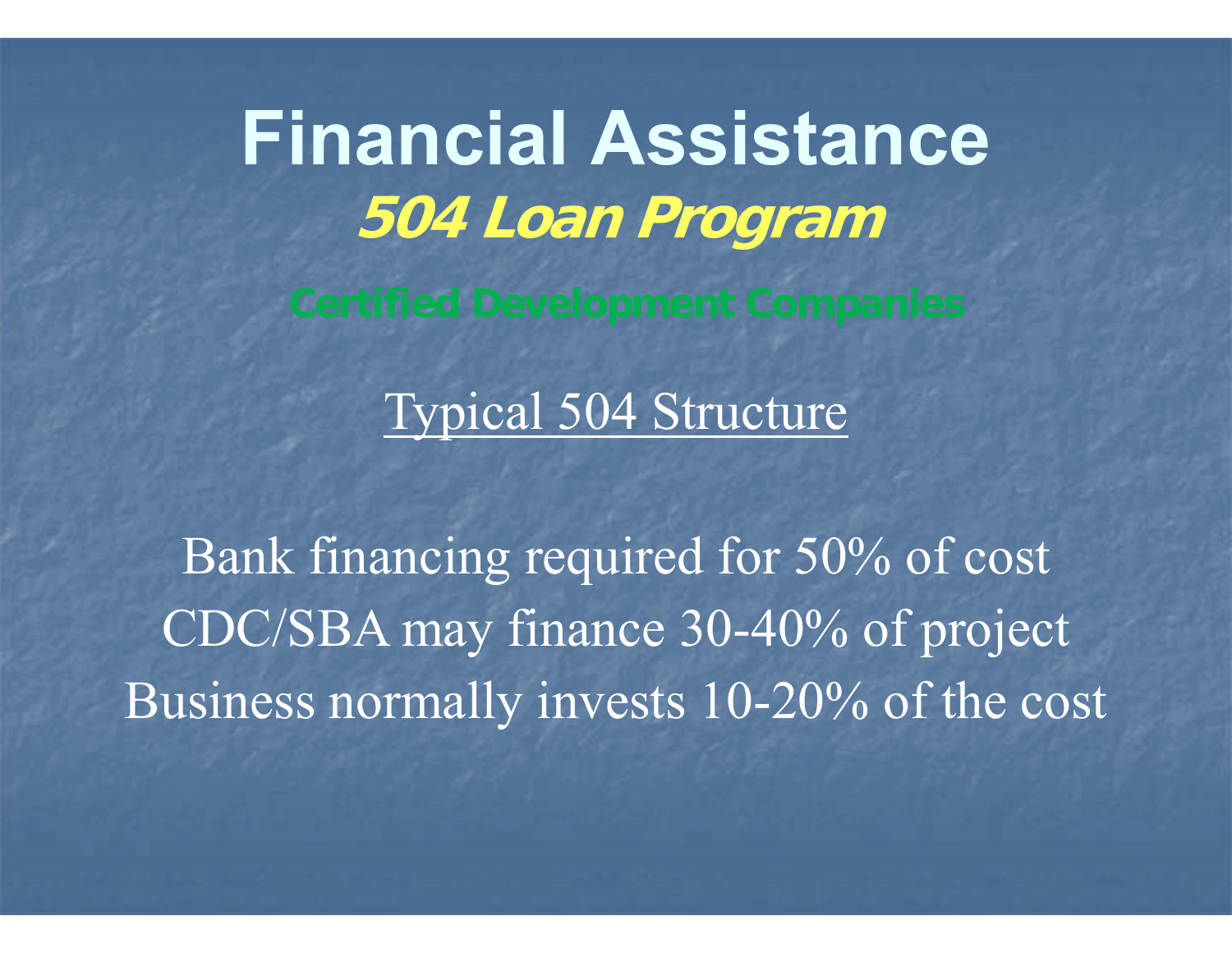**Financial Assistance 504 Loan Program**

♦ **Fixed asset financing only** ♦ **Long term -** 10 or 20 years **Low fixed rate of interest** ♦ **Generally requires job creation** ♦ **Certain loans may now be refinanced into the SBA 504 loan** ♦ **Refinancing limited to 50% of expansion**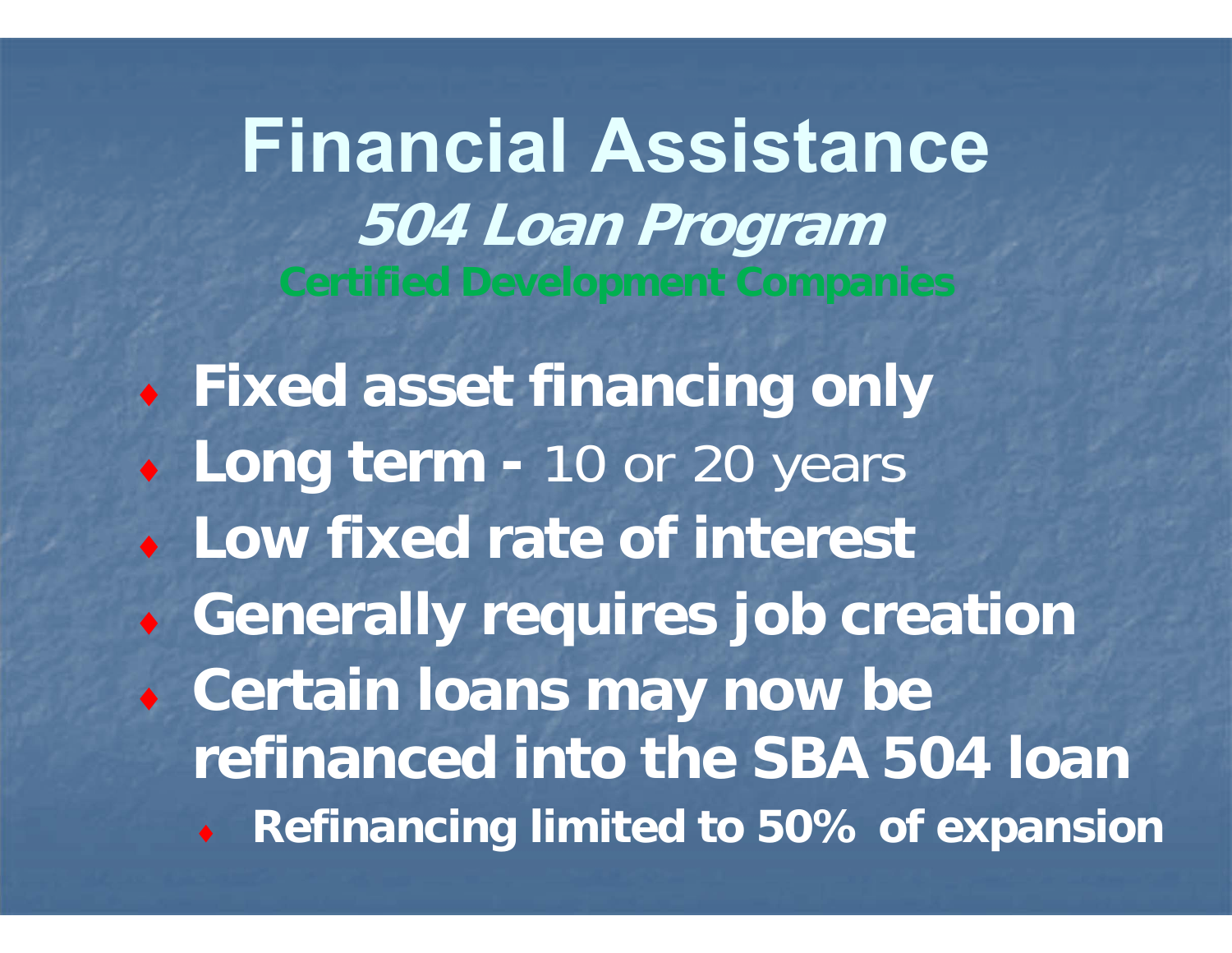### SBA Nationwide Loan Volume

Dollars in Billions

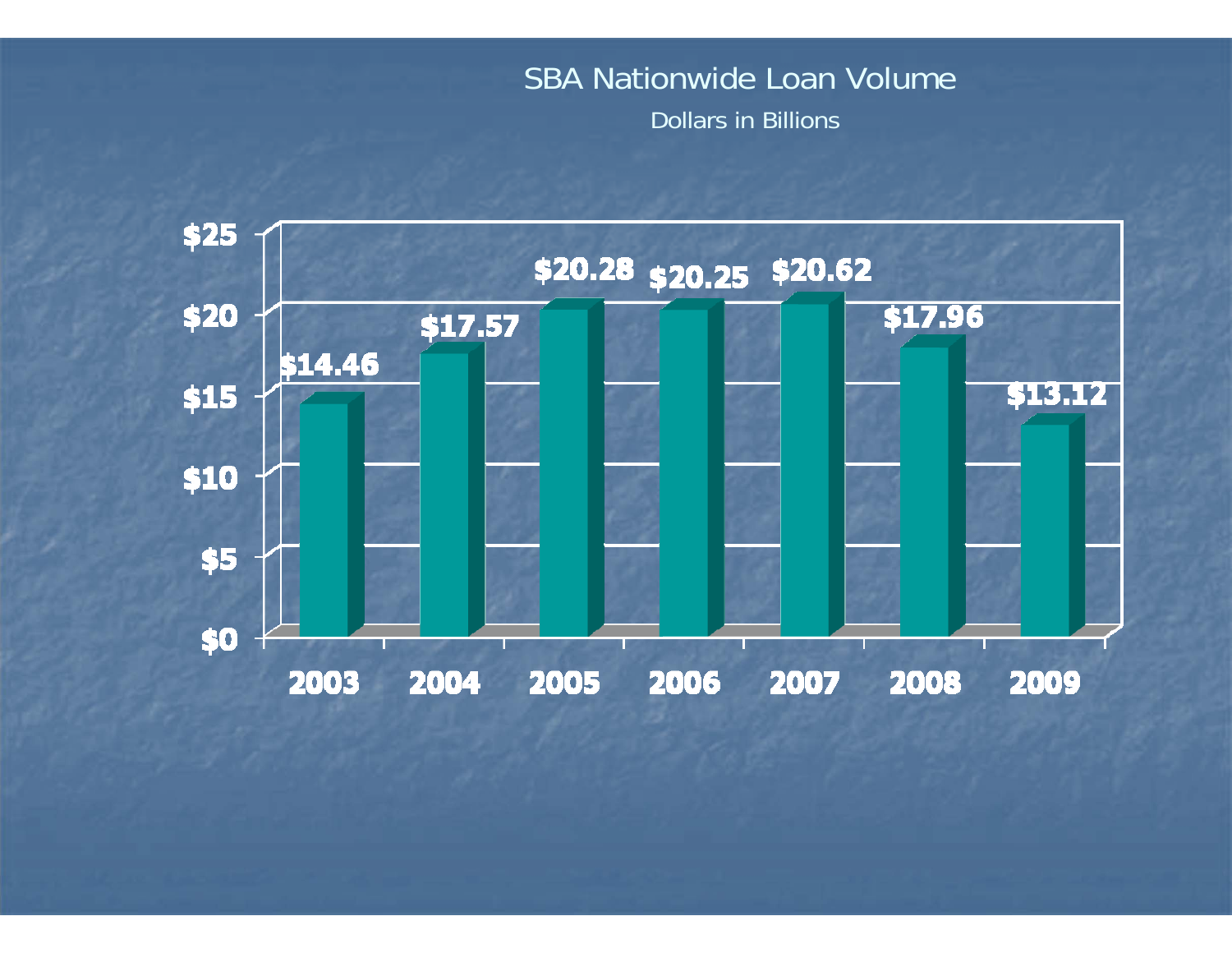#### Richmond District Loan Volume Dollars in Millions

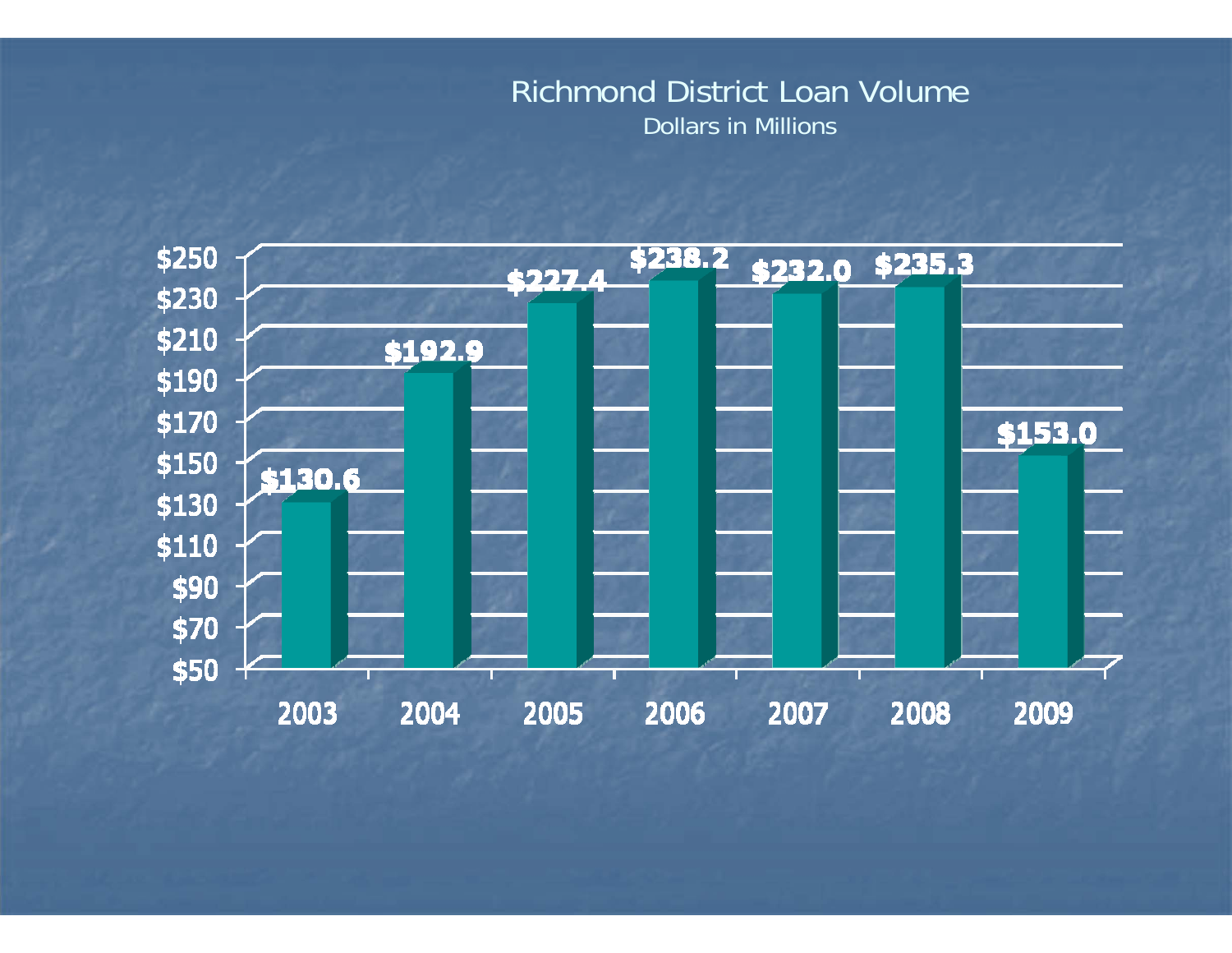#### Loans by Delivery Method - Richmond

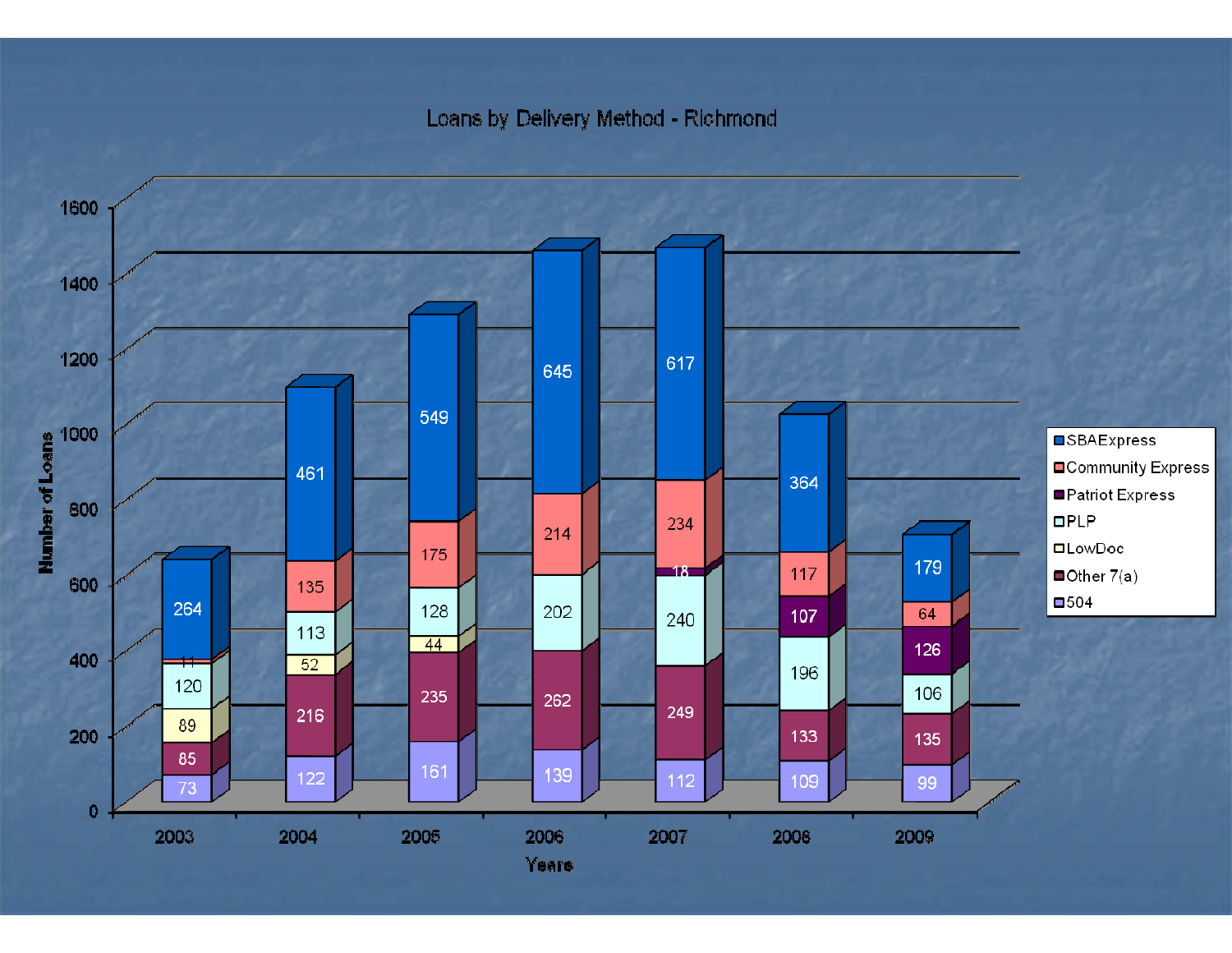## American Recovery & Reinvestment Act of 2009

•The bill provided \$730 million to SBA and makes changes to the agency's lending programs so that they can reach more small businesses that need help. The funding includes:

• \$375 million for temporary elimination of Borrower's Fee •\$255 million for a new loan program to help small businesses meet existing debt payments tentatively called the American Recovery Capital (ARC) Loan Program •Increase SBA guaranty percentage to 90% for most loan programs

7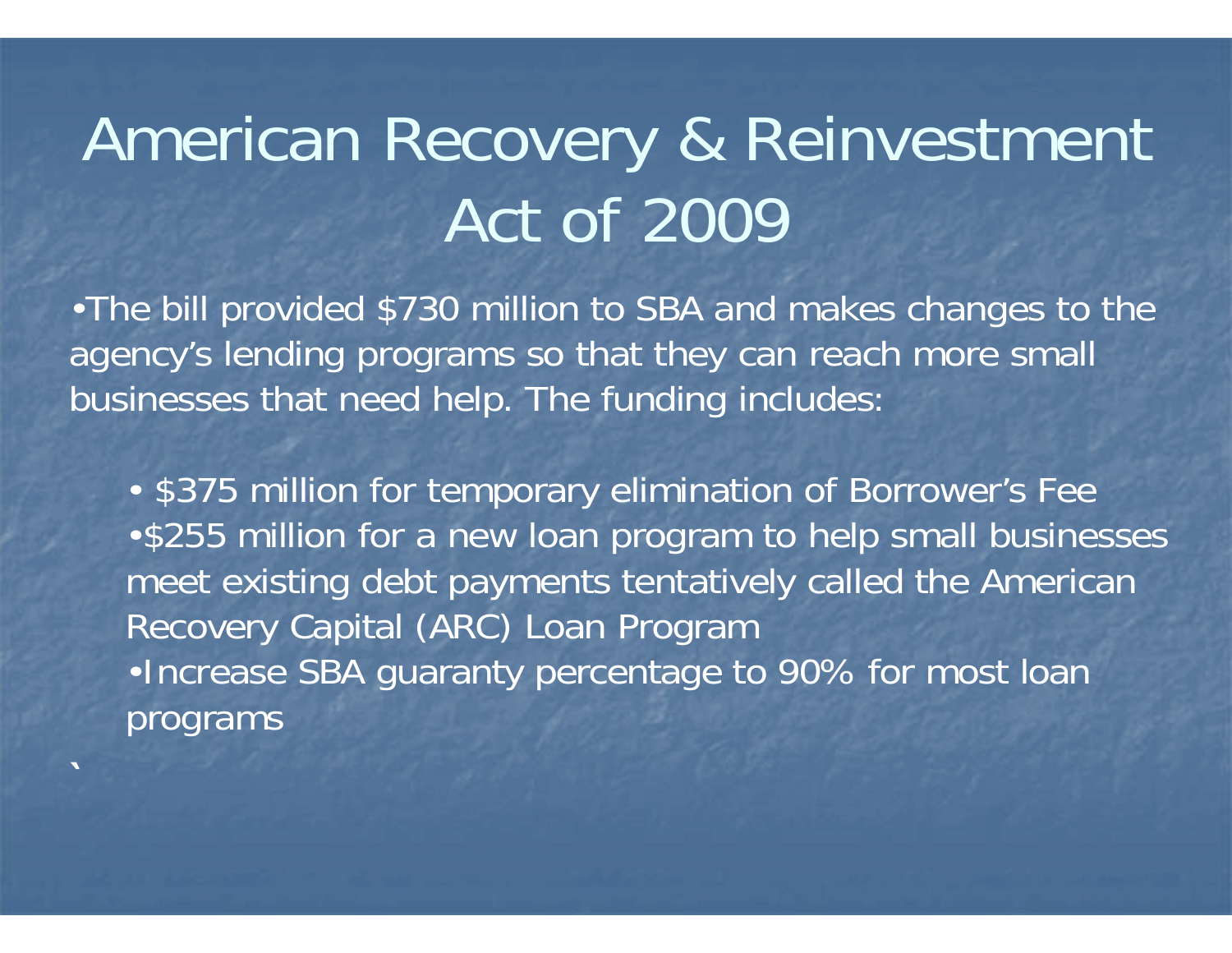## 7(a) 2009 Loan Program Enhancements

Loan Programs receiving a 90% guaranty are: Regular 7(a), PLP, CLP, Community Express, Patriot Express, Export Express, and Small/Rural Lender Advantage.

SBA*Express* remains at 50%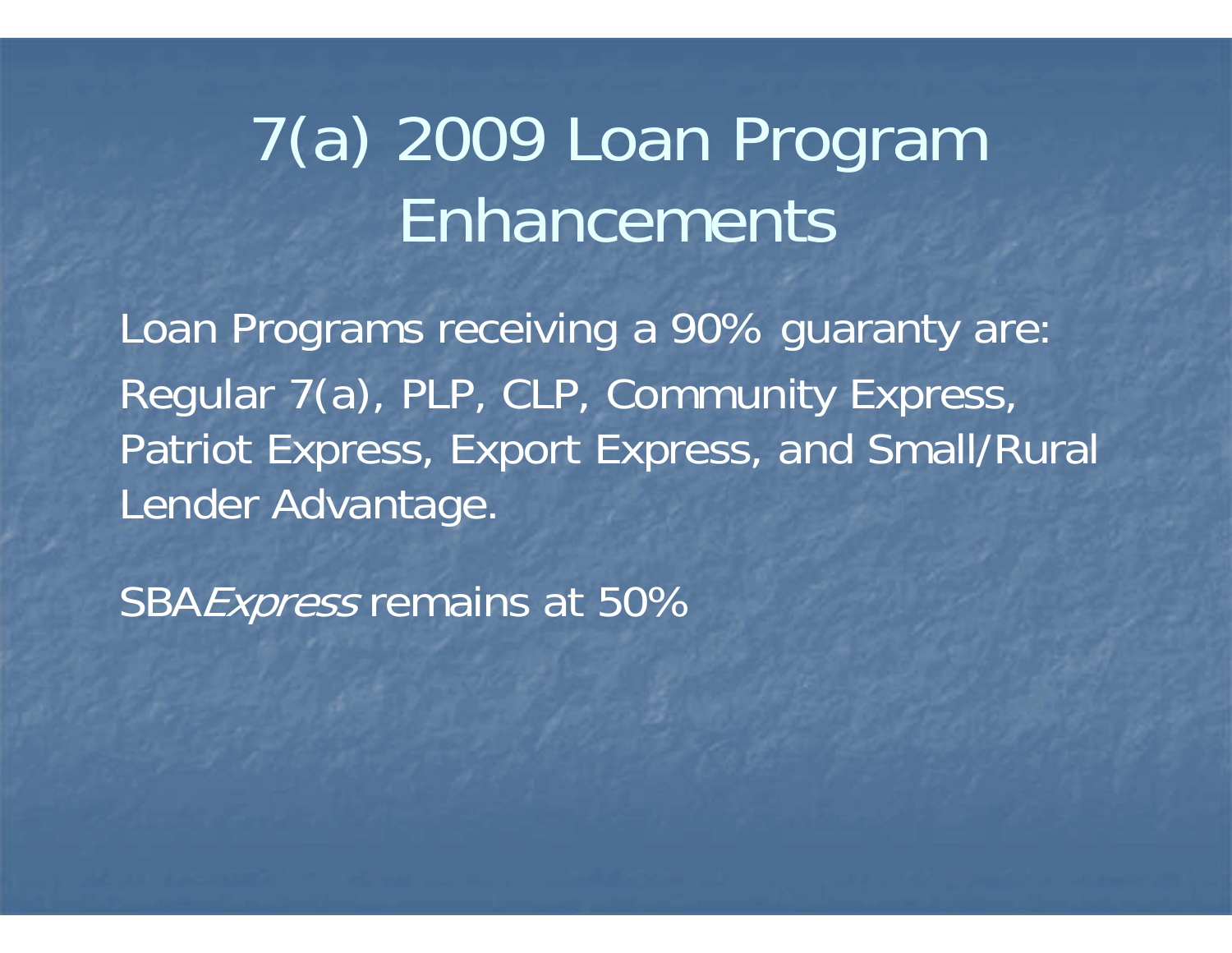### How Long will these enhancements last?

 SBA will eliminate upfront guaranty fees and increase guaranty percentages until about March 28, 2010.

**12/19/09 - Additional \$125 million authorized** 

3/2/10 – Additional \$60 million authorized

ARC Funding may last until September 2010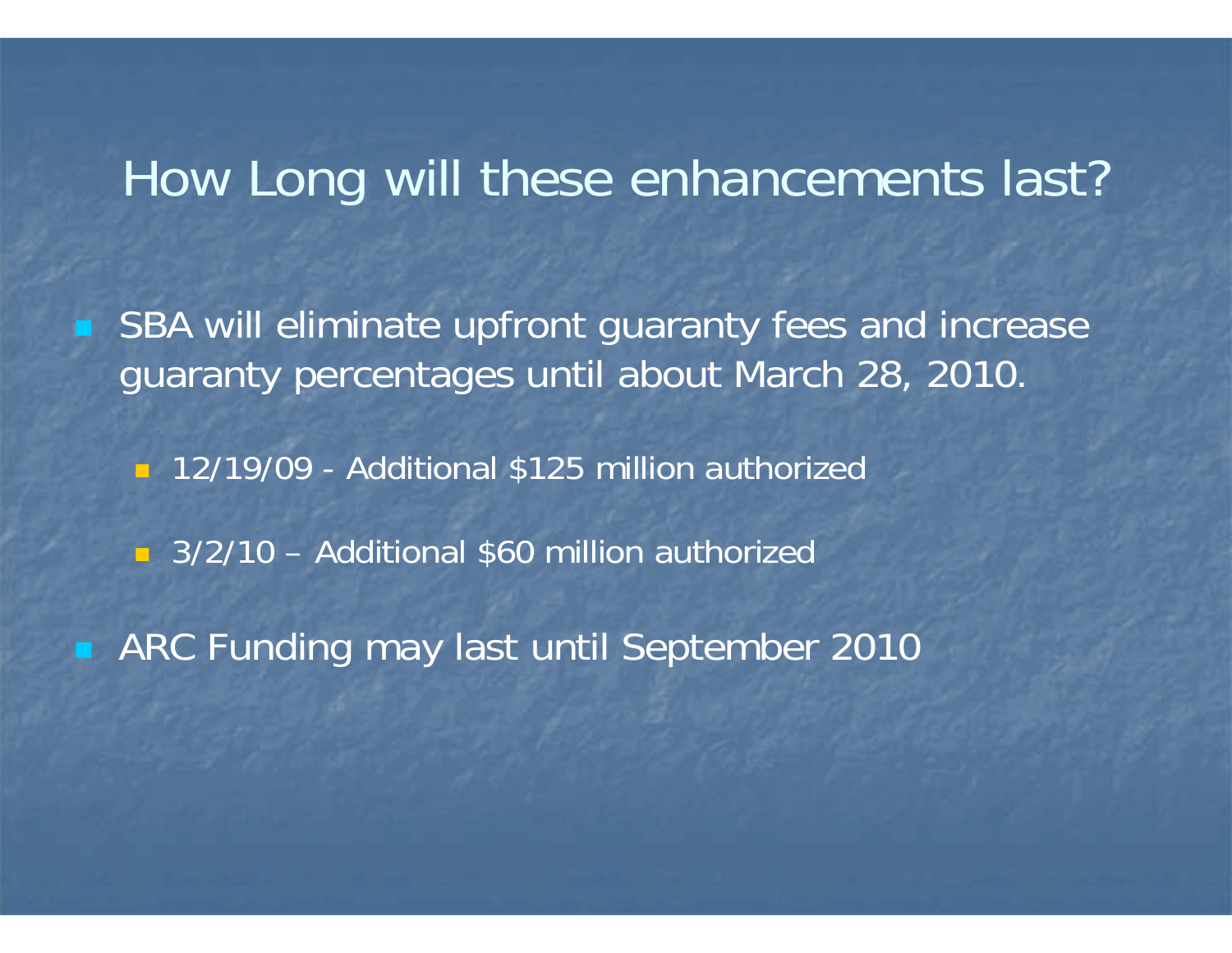### American Recovery Capital (ARC) Loan Program

Loans to viable small businesses that have a qualifying small business loan and are experiencing immediate financial hardship. Viable may be simply showing ability to repay the loan.

#### Program parameters include:

- a) Maximum Loan is \$35,000
- b) Proceeds shall be used to make full or partial P & I loan payments on qualifying loans for a period of time not to exceed 6 months.
- c) Have a 100% SBA Guaranty
- d) No Guaranty Fee (or other SBA fee)
- e) Have interest fully paid by SBA for the period of the loan Prime plus 2%
- f) Repayment does not begin until 12 months after final disbursement of funds.
- g) Maximum Term is 6.5 years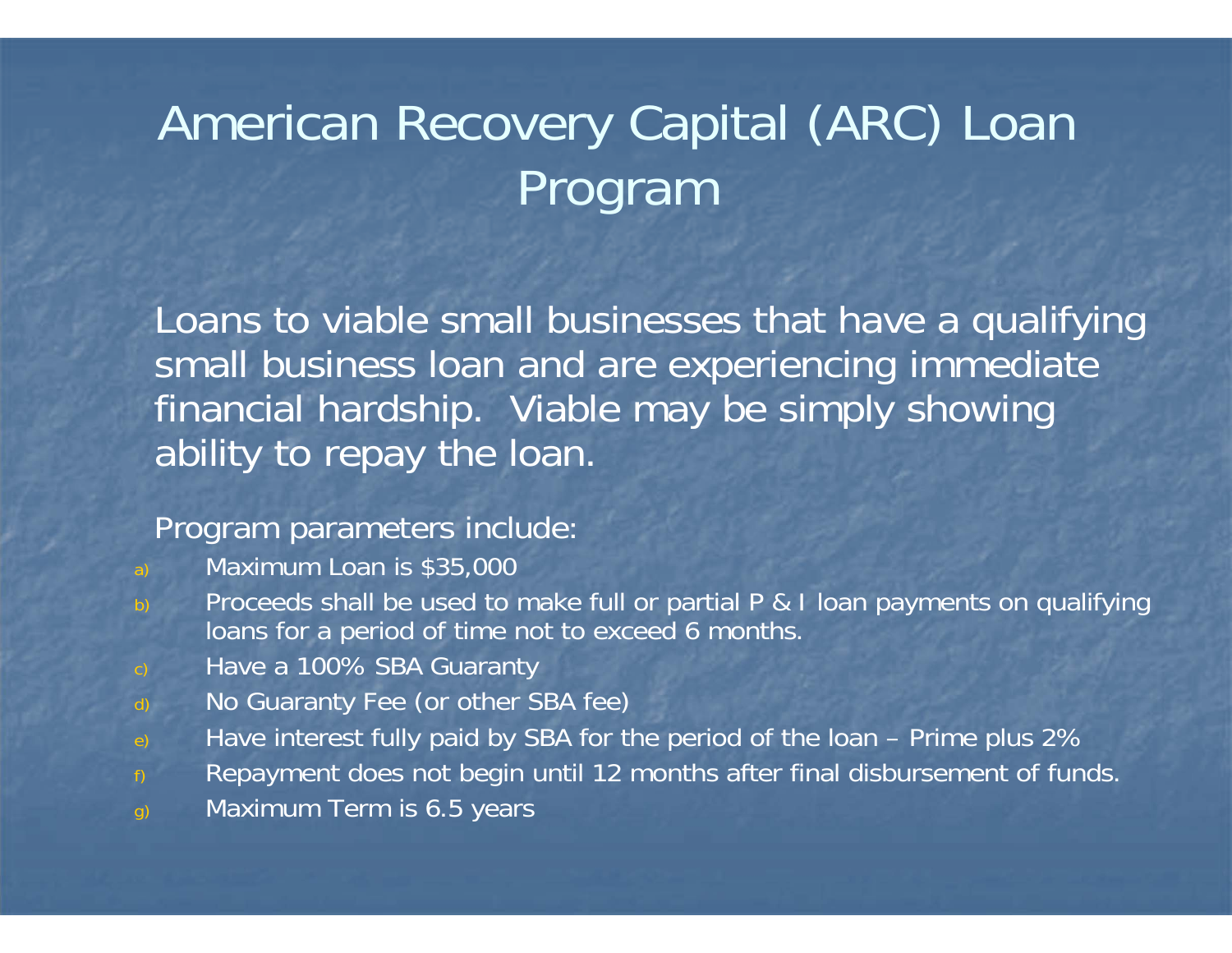Nationwide ARC Lending through March 5, 2010 6,484 loans (79 in Virginia) \$209,394,892 (\$2,406,134 VA) ■49 states (plus DC) 1,175 lenders (23 in Virginia) ■667 industries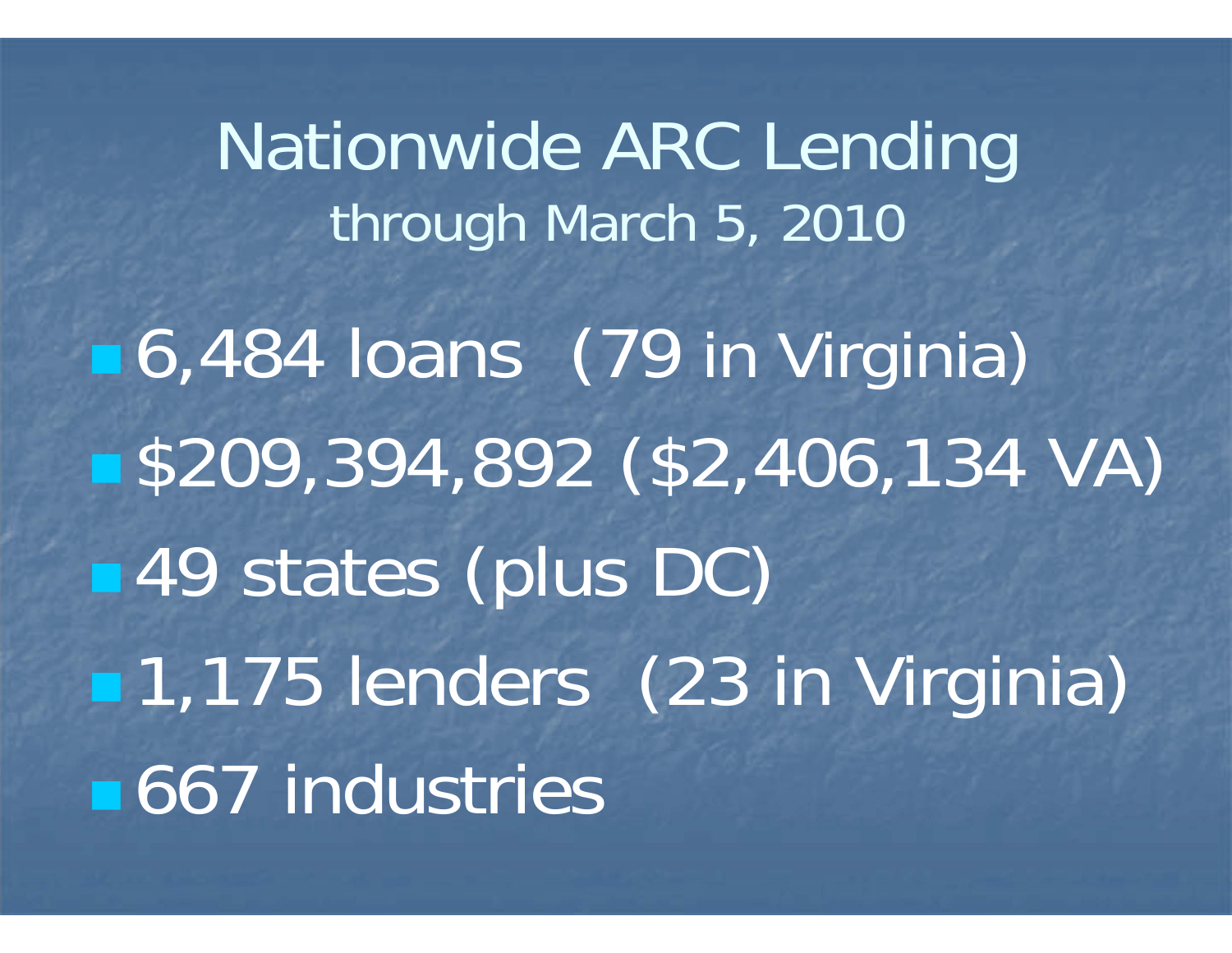## Virginia ARC Loans YTD

- Old Point National Bank 16
- StellarOne 13
- SunTrust Bank 13
- Frontier Community Bank 7
- Virginia Company Bank 6
- Wells Fargo 5
- UVA Community CU 4
- n Central Virginia Bank 3
- п Peoples Bank of Virginia 3
- Bank of Lancaster 2

Through March 5, 2010

| Farmers & Merchants                 |                |
|-------------------------------------|----------------|
| First Bank & Trust                  | 1              |
| <b>First Capital Bank</b>           | 1              |
| <b>First Market Bank</b>            | 4              |
| <b>Jefferson Security Bank</b>      | $\overline{1}$ |
| <b>Park View FCU</b>                | $\mathbf{1}$   |
| <b>River Community Bank</b>         | $\mathbf{1}$   |
| <b>Surrey Bank and Trust</b>        | $\mathbf 1$    |
| <b>Union Bank and Trust</b><br>a Co | $\mathbf 1$    |
| <b>United Bank</b>                  | 1              |
| Virginia National Bank              |                |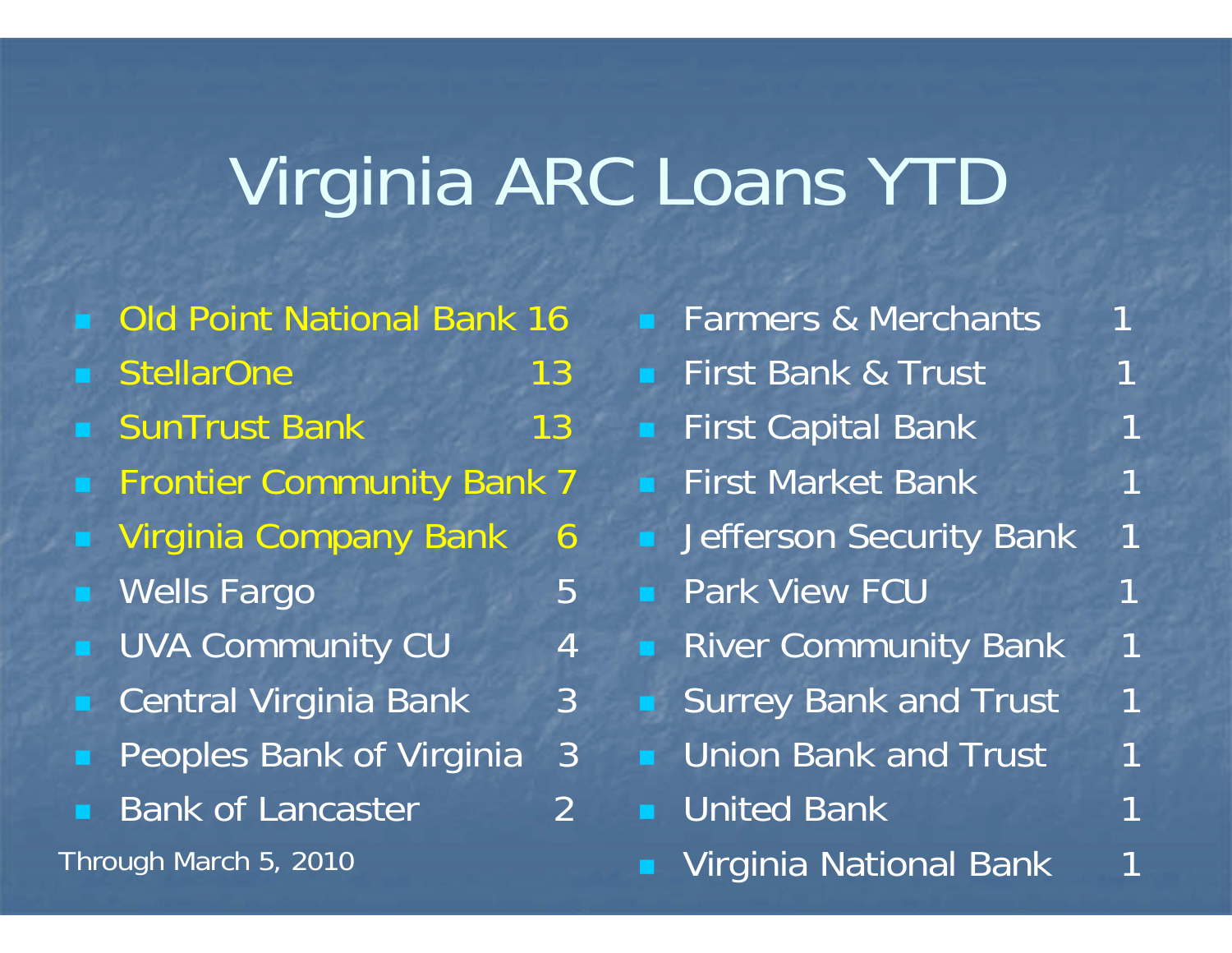**SBA Recovery Efforts Impact Loan Volume Has Increased 76 %** As of October 30, SBA has supported \$13.9 billion in small business lending with the approval of \$10.2 billion in loans since Feb. 17. **More Lenders Making Loans From Feb. 17 to September 30, more** than 1,260 lenders that had not made a loan since Oct. 2008 made 7(a) or ARC loans.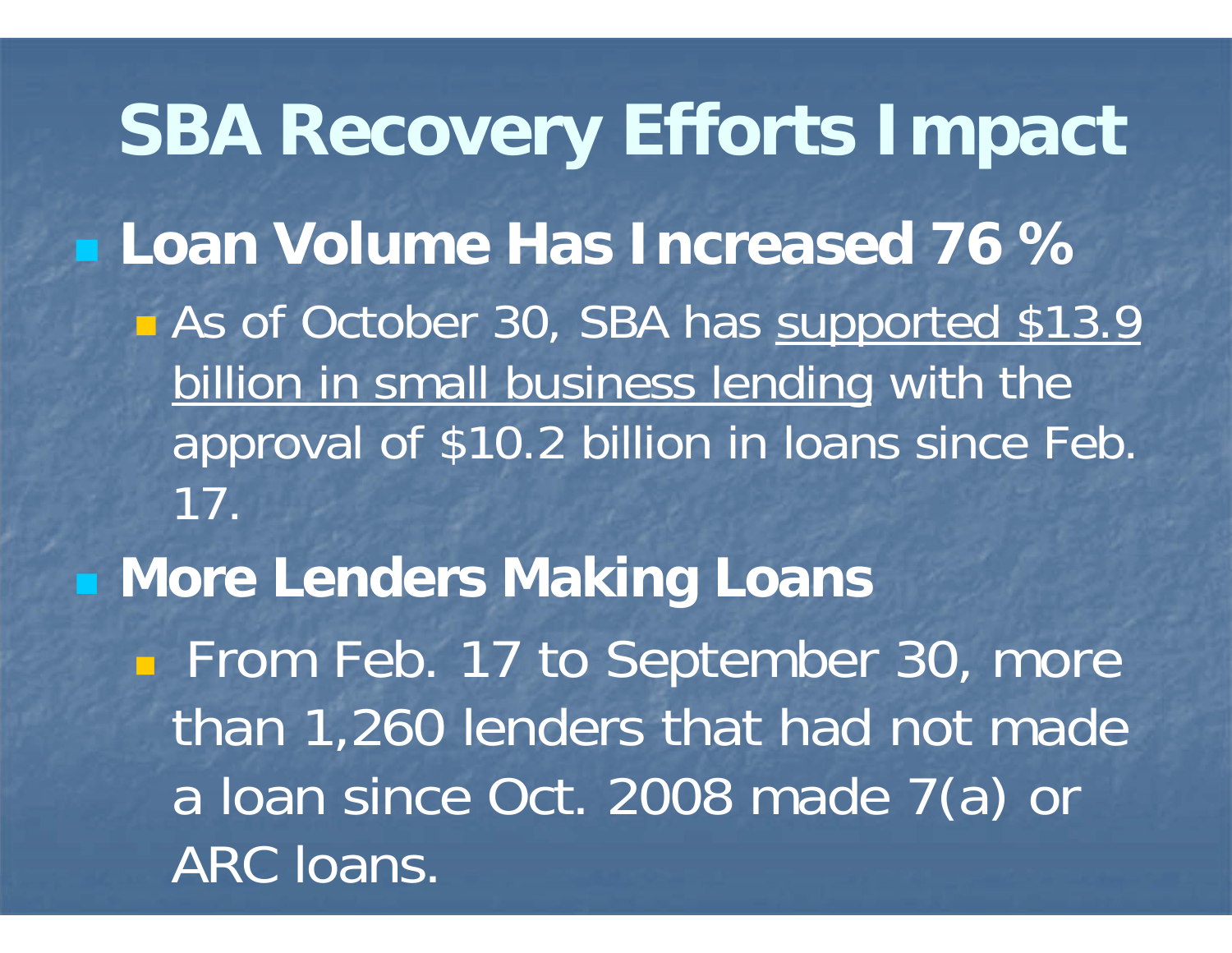Secondary Markets Uptick **After months of reduced activity and lower** premiums, the SBA 7(a) secondary market is picking up and premiums are beginning to recover. **From May to September, the average** monthly loan volume was \$348 million. **This has provided lenders with additional** liquidity to increase lending.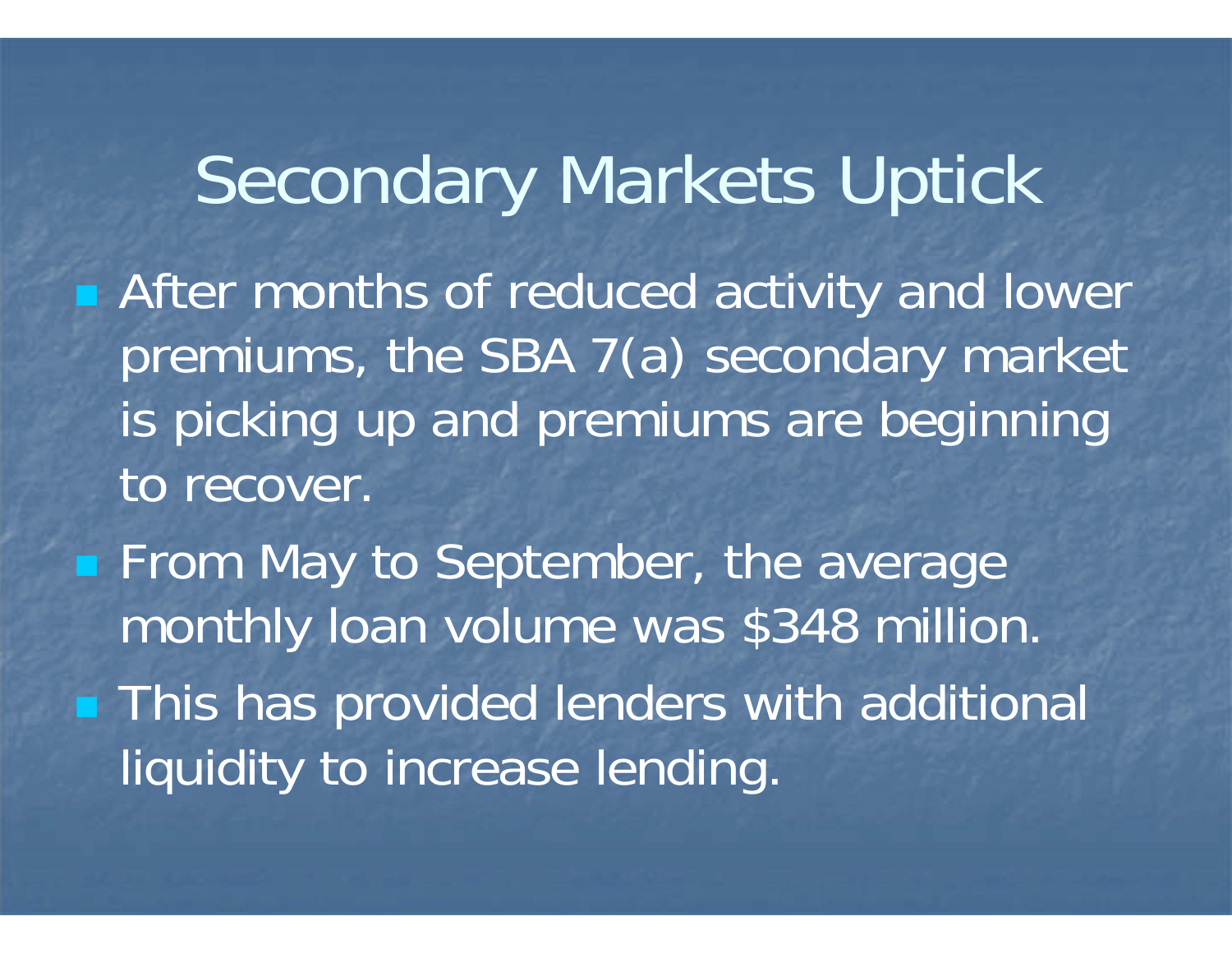### **Other Recovery Programs**

 Size Standards Temporarily Increased **n** Including its affiliates, the applicant's tangible net worth may be up to \$8.5 million, and average net income after Federal income taxes (excluding any carry-over losses) for the preceding two completed fiscal years may be up to \$3.0 million. **Floor Plan Financing is now eligible for** certain industries